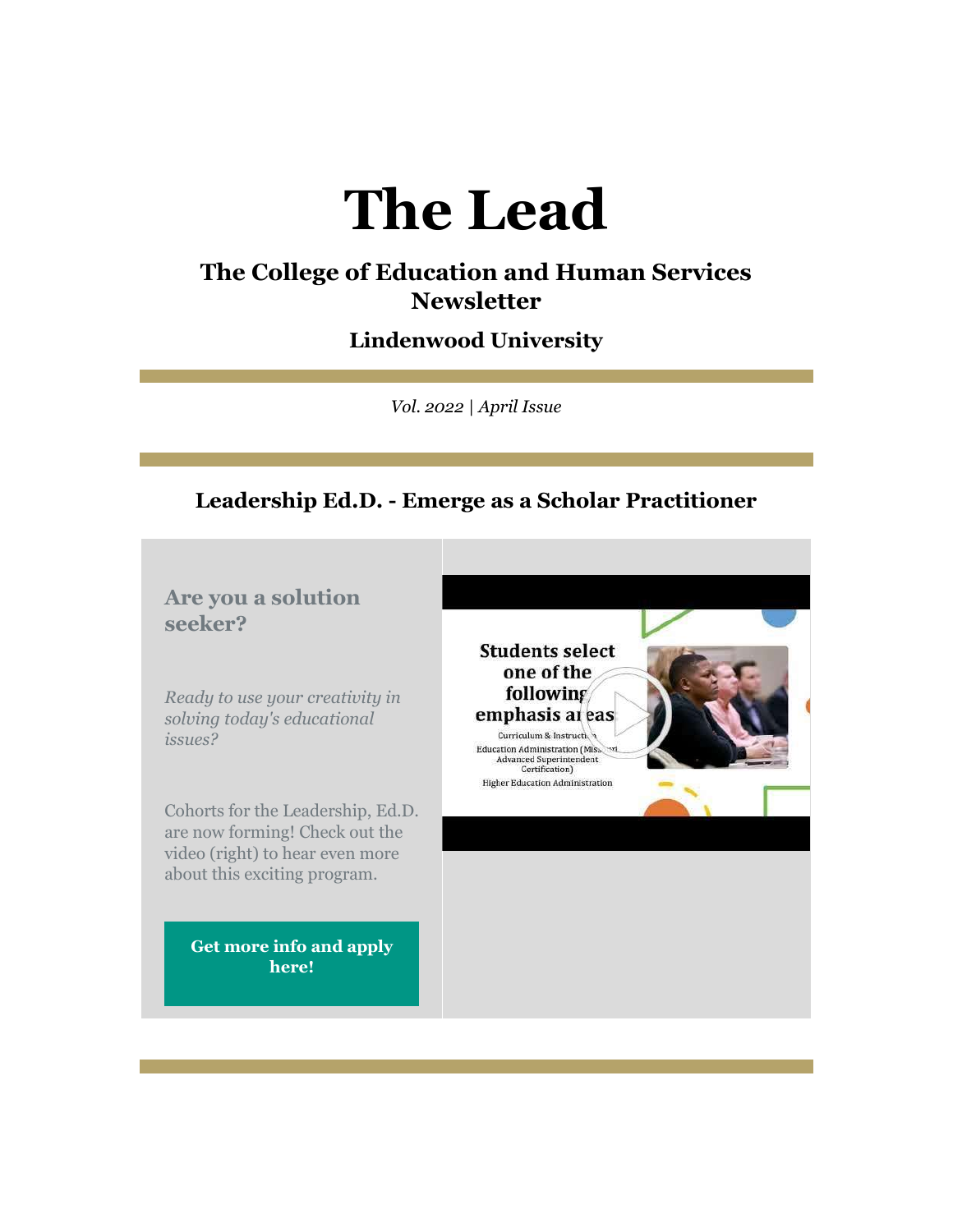## **Deans' Message**

#### Greetings Everyone,

We have been very busy this last month here in the College of Education and Human Services preparing for our accreditation visit and in anticipation of two upcoming accreditation initiatives. We are pleased to announce that we recently received our eight-year reaffirmation of program accreditation from the Council on Social Work Education (CSWE). I am very grateful to the social work faculty, assistant dean, and the department head for all their work in this regard.



Like our faculty and staff, our students and alumni continue to distinguish themselves through their professional and personal contributions. You can read some of the highlights of their accomplishments below.

For this issue of The Lead, I have asked Dr. Jill Hutcheson to share her perspectives. Jill serves as the Associate Dean for the College and, as such, is often the organizational and facilitative force behind many of the COEHS initiatives, large and small. We value and greatly appreciate her insights and direction.

I hope you enjoy this issue of The Lead and, as always, we welcome your feedback and suggestions.

Very best,

Andrey Aleffled

Anthony Scheffler, Ph.D. Dean, Lindenwood College of Education and Human Services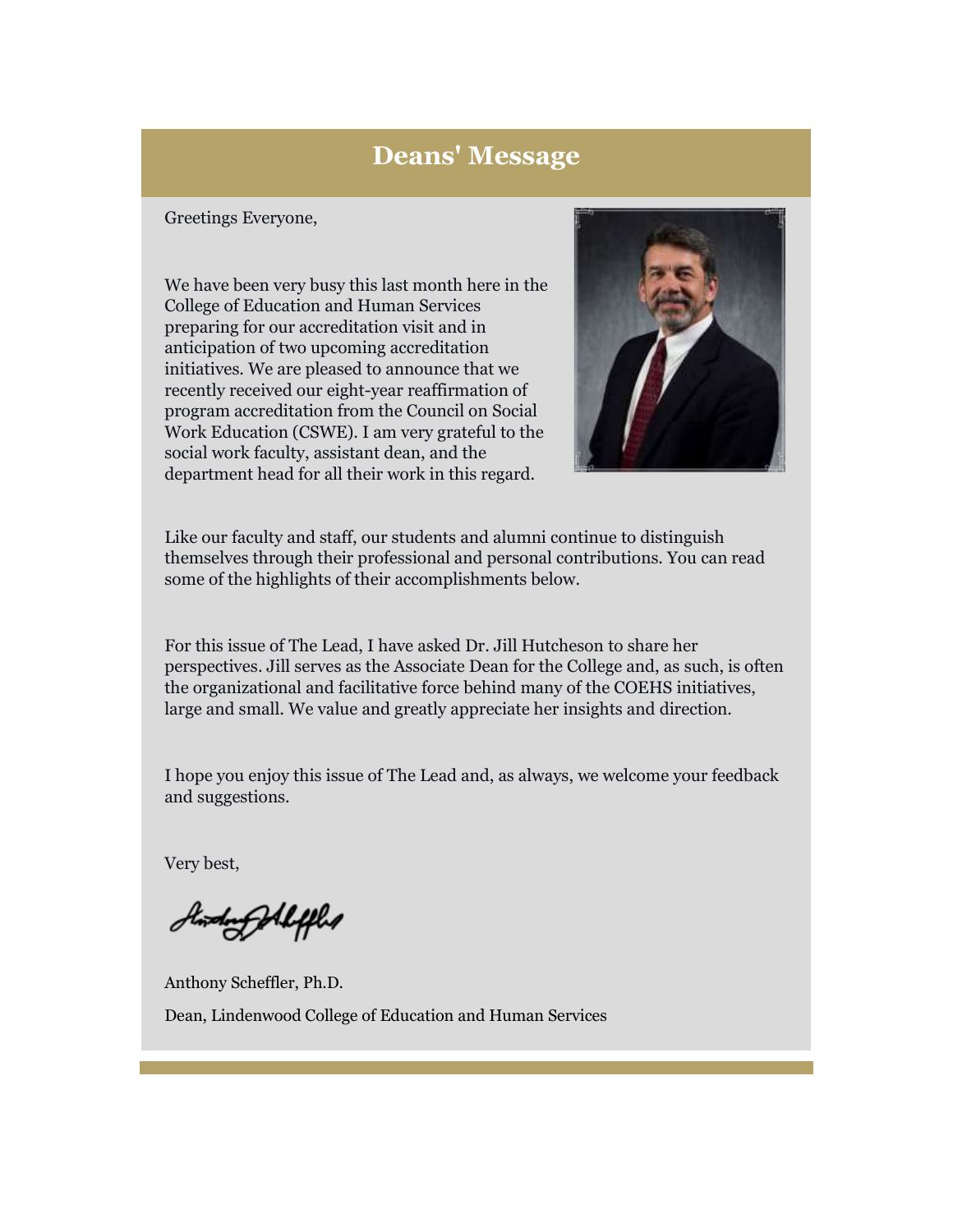#### Greetings,

It's a great time to be a LION in the College of Education and Human Services!

As you will see in this issue of the COEHS Newsletter, faculty and students continue to be enthusiastically involved in publishing and presenting research in their respective fields. The COEHS is currently actively recruiting students for the FA 2022 semester and recently attended an



event sponsored by St. Charles Community College. The COEHS is also focused on recruiting diverse male students in response to the DESE recruitment grant awarded earlier this year. Many thanks to the generosity of our friends and supporters who participated in the recent COEHS Giving Week Campaign.

I hope you enjoy this edition of The Lead and that you will follow the links to take advantage of some of the opportunities.

Very best,

Jill Hutcheson

Jill Hutcheson, EdD Associate Dean, Lindenwood College of Education and Human Services

**Education Scholarship Opportunities**

**Apply for the TeachMO \$1,000 scholarship**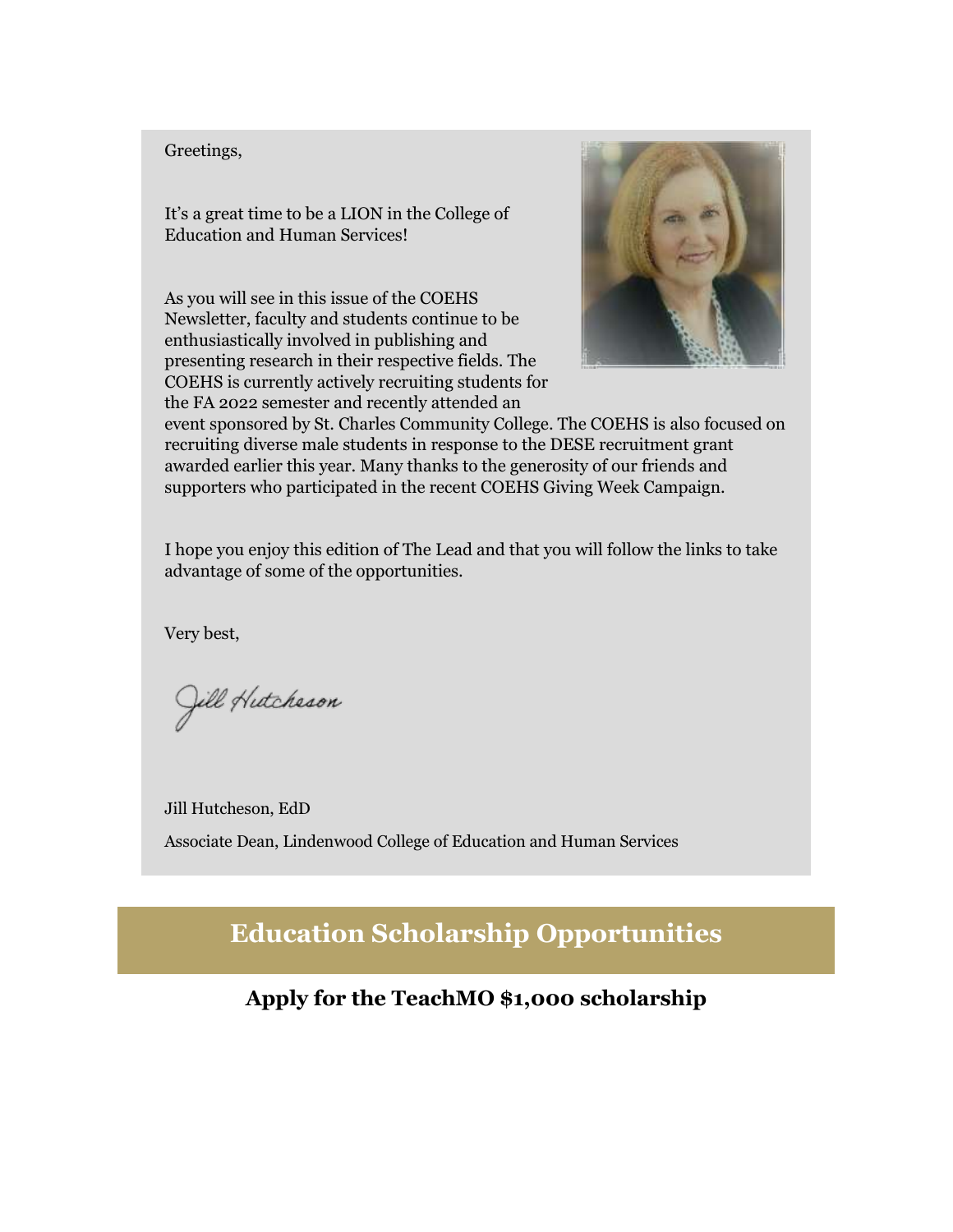We know that cost can be one of the primary factors influencing your choice of teacher preparation program. If finances are holding you up from submitting your application, know that TeachMO (a nonprofit dedicated to supporting future teachers like you) is offering a limited number of \$1,000 scholarships to help cover the cost of program tuition and other expenses.

## \$1,000 scholarship winner **Stephanie Martinek** I love being able to make a difference in these kids lives. I want to become a teacher to make even more of an impact. **EACH**

The scholarship is designed for future teachers who will be entering an Educator Preparation Program in future cohorts, rather than students who are already enrolled.

In order to be eligible for the scholarship, you must complete these three steps:

- Sign up for a free **[TeachMO](https://nam04.safelinks.protection.outlook.com/?url=https%3A%2F%2Fr20.rs6.net%2Ftn.jsp%3Ff%3D001nmgsxHl_9cKfmMKPxKnJkRpIAU5akRah6Q2sXzOobZNJ3KxweKHhpnRxW66fyHwgG6cXx2TqpS7vtRyAmpne6YhFRo3uUPXlXuw5cchLl0BtSnAO2up1y7j9d5xcziM-ej23MegqU_Ey5uMYiyTfjQ%3D%3D%26c%3D6H_LL2UQnuSoAuNxe3OyfJzeA8bD1EDQAdyyxRt0eAko71iLousH8A%3D%3D%26ch%3DQcSa5L0ZoOLObwfP2xcmNvgdWcp8LkO3e81FGGTLf0kElWX8DabhQg%3D%3D&data=04%7C01%7Cphuffman%40lindenwood.edu%7C09c3b0849bb641a6b83e08da13f90749%7C3d72f08e540a4c68905d9e69c4d9c61e%7C1%7C0%7C637844257556976928%7CUnknown%7CTWFpbGZsb3d8eyJWIjoiMC4wLjAwMDAiLCJQIjoiV2luMzIiLCJBTiI6Ik1haWwiLCJXVCI6Mn0%3D%7C3000&sdata=QY7AaX3G23%2FlzjvJfyylyuNB%2BOFtX7ZFH%2FIcDmPJYi8%3D&reserved=0)** account. In addition to making you eligible for the scholarship, you'll gain access to all sorts of other great resources like \$100 application fee reimbursement, licensure guides, one-on-one coaching and more!
- **[Click here](https://nam04.safelinks.protection.outlook.com/?url=https%3A%2F%2Fr20.rs6.net%2Ftn.jsp%3Ff%3D001nmgsxHl_9cKfmMKPxKnJkRpIAU5akRah6Q2sXzOobZNJ3KxweKHhpnRxW66fyHwgT2wc7VhDiEyMhRnQO2n-GdKS19-N2ytV3gLbjX-rF0RgxMjz1RE1hauzhmXp9PiNe2m7dY2H2e5S1hrSwjWZN_4BI2thaDNuyFlHO0To5qqMuXYWSMULET-2ZlJ-ThZuTctgZooeaIfNtuZXn94WFCzXlIkpQmfQ7UEnrDyf-it87qXBjHhbnF62UxU15f__bP1inNbYGPawzHdjs1oQ2EV5Q-e_PObq0RNYtd4T6DTaMDrF1wMyHsqyVOoJwLBZlGgAwij-TkY%3D%26c%3D6H_LL2UQnuSoAuNxe3OyfJzeA8bD1EDQAdyyxRt0eAko71iLousH8A%3D%3D%26ch%3DQcSa5L0ZoOLObwfP2xcmNvgdWcp8LkO3e81FGGTLf0kElWX8DabhQg%3D%3D&data=04%7C01%7Cphuffman%40lindenwood.edu%7C09c3b0849bb641a6b83e08da13f90749%7C3d72f08e540a4c68905d9e69c4d9c61e%7C1%7C0%7C637844257556976928%7CUnknown%7CTWFpbGZsb3d8eyJWIjoiMC4wLjAwMDAiLCJQIjoiV2luMzIiLCJBTiI6Ik1haWwiLCJXVCI6Mn0%3D%7C3000&sdata=rKVXjX%2BvBB163e82wU%2BN6rWIbY%2BSiqK1P0KiUWvva%2FA%3D&reserved=0)** to fill out a brief application form by April 30, 2022 to be entered to win the scholarship.
- Submit your application to **[coehs@lindenwood.edu](mailto:coehs@lindenwood.edu)** before April 30, 2022

## **Education Scholarship available to**

## **Jefferson County, Missouri High School Graduates**

The Jefferson County Retired Educational Association (JCREA) and the Missouri Retired Teachers Association (MRTA) is offering an opportunity to apply for a \$1,000 scholarship to be awarded to an applicant meeting the following requirements: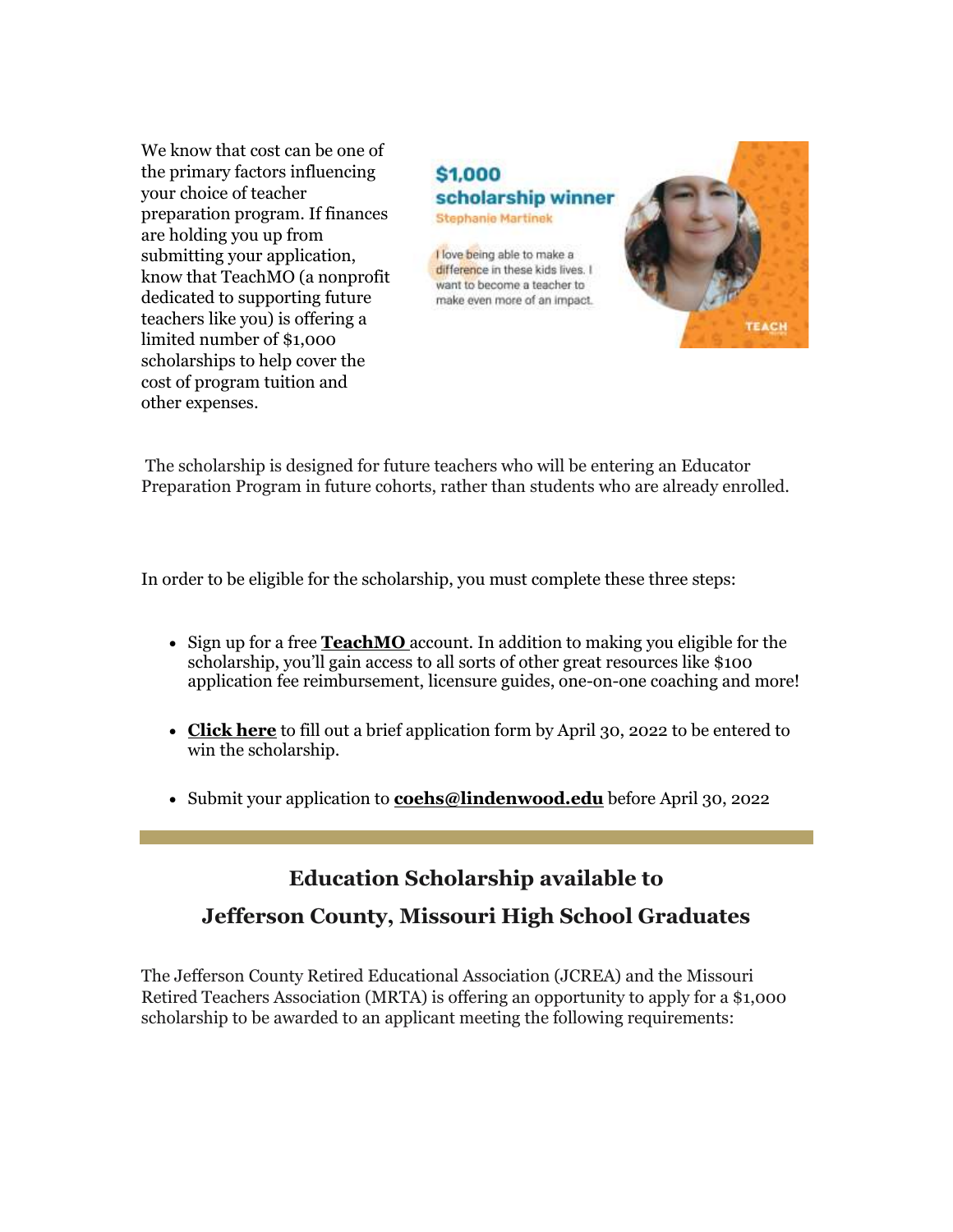- 1. graduate of a Jefferson County Missouri high school
- 2. A 3rd or 4th year student majoring in education
- 3. A student who presents a Letter of Recommendation from at least one of his/her college professors
- 4. A student having earned a GPA of 3.0 or better

The recipient of this scholarship will be notified and invited to attend an association meeting to be recognized as JCREA's 2021 Scholarship recipient.

#### **DEADLINE FOR COMPLETED APPLICATION:**

#### **POSTMARKED OR EMAILED BY APRIL 15, 2022**

**Email application to: [v.chris@charter.net](mailto:v.chris@charter.net) or click below to submit an application:**

**[Click here to apply!](https://nam04.safelinks.protection.outlook.com/?url=https%3A%2F%2Fr20.rs6.net%2Ftn.jsp%3Ff%3D001nmgsxHl_9cKfmMKPxKnJkRpIAU5akRah6Q2sXzOobZNJ3KxweKHhpoFEfQcwHzVZ3qiE21LNL6YDy_49Tt_ir_YNOBqaN0VXZLzsRZAD-xO5ftsRLtM1x-wCaN7Vo_9xKUnA75XUT8SEAX98TxF0cwK6wq0qFjYl8zvlI49-KzimS2RoL46N5RUfRjzyMuT6cPUD5rCJdbr31EfzwN0gW1X8NOQ3XPy9jlPFb-ga2SWLzwHV8eHQ9Bzf7GmwYAa6%26c%3D6H_LL2UQnuSoAuNxe3OyfJzeA8bD1EDQAdyyxRt0eAko71iLousH8A%3D%3D%26ch%3DQcSa5L0ZoOLObwfP2xcmNvgdWcp8LkO3e81FGGTLf0kElWX8DabhQg%3D%3D&data=04%7C01%7Cphuffman%40lindenwood.edu%7C09c3b0849bb641a6b83e08da13f90749%7C3d72f08e540a4c68905d9e69c4d9c61e%7C1%7C0%7C637844257556976928%7CUnknown%7CTWFpbGZsb3d8eyJWIjoiMC4wLjAwMDAiLCJQIjoiV2luMzIiLCJBTiI6Ik1haWwiLCJXVCI6Mn0%3D%7C3000&sdata=pIzxOFP5x9TF7%2FkJ3Ub7yH%2BZ%2Bo%2BmNgoiLF56N5WR6eE%3D&reserved=0)**

## **Education Scholarships available to Senior High Schoolers or Current Undergrads from Cuivre River Electric Cooperative**

The general requirements are as follows:

- Reside in Lincoln, Pike, Saint Charles, or Warren counties
- Be an undergraduate student attending an accredited university
- Due April 15

**[Click Here to](https://nam04.safelinks.protection.outlook.com/?url=https%3A%2F%2Fr20.rs6.net%2Ftn.jsp%3Ff%3D001nmgsxHl_9cKfmMKPxKnJkRpIAU5akRah6Q2sXzOobZNJ3KxweKHhphEmwEmIHApFGPIMcdpyGbtvleJVxgz7fnIuWoa7c2rOBf1uIAXcrklrSv6bUPn7UP9BCMYbhq6hYVmfpjBAWDqkqUNMzauvhcwWdFfdjQU1%26c%3D6H_LL2UQnuSoAuNxe3OyfJzeA8bD1EDQAdyyxRt0eAko71iLousH8A%3D%3D%26ch%3DQcSa5L0ZoOLObwfP2xcmNvgdWcp8LkO3e81FGGTLf0kElWX8DabhQg%3D%3D&data=04%7C01%7Cphuffman%40lindenwood.edu%7C09c3b0849bb641a6b83e08da13f90749%7C3d72f08e540a4c68905d9e69c4d9c61e%7C1%7C0%7C637844257556976928%7CUnknown%7CTWFpbGZsb3d8eyJWIjoiMC4wLjAwMDAiLCJQIjoiV2luMzIiLCJBTiI6Ik1haWwiLCJXVCI6Mn0%3D%7C3000&sdata=k6Ng%2F%2BZWvuP4qMplucBgjkxSM6miz2tbhzWfKLQ8ATQ%3D&reserved=0)  [Apply!](https://nam04.safelinks.protection.outlook.com/?url=https%3A%2F%2Fr20.rs6.net%2Ftn.jsp%3Ff%3D001nmgsxHl_9cKfmMKPxKnJkRpIAU5akRah6Q2sXzOobZNJ3KxweKHhphEmwEmIHApFGPIMcdpyGbtvleJVxgz7fnIuWoa7c2rOBf1uIAXcrklrSv6bUPn7UP9BCMYbhq6hYVmfpjBAWDqkqUNMzauvhcwWdFfdjQU1%26c%3D6H_LL2UQnuSoAuNxe3OyfJzeA8bD1EDQAdyyxRt0eAko71iLousH8A%3D%3D%26ch%3DQcSa5L0ZoOLObwfP2xcmNvgdWcp8LkO3e81FGGTLf0kElWX8DabhQg%3D%3D&data=04%7C01%7Cphuffman%40lindenwood.edu%7C09c3b0849bb641a6b83e08da13f90749%7C3d72f08e540a4c68905d9e69c4d9c61e%7C1%7C0%7C637844257556976928%7CUnknown%7CTWFpbGZsb3d8eyJWIjoiMC4wLjAwMDAiLCJQIjoiV2luMzIiLCJBTiI6Ik1haWwiLCJXVCI6Mn0%3D%7C3000&sdata=k6Ng%2F%2BZWvuP4qMplucBgjkxSM6miz2tbhzWfKLQ8ATQ%3D&reserved=0)**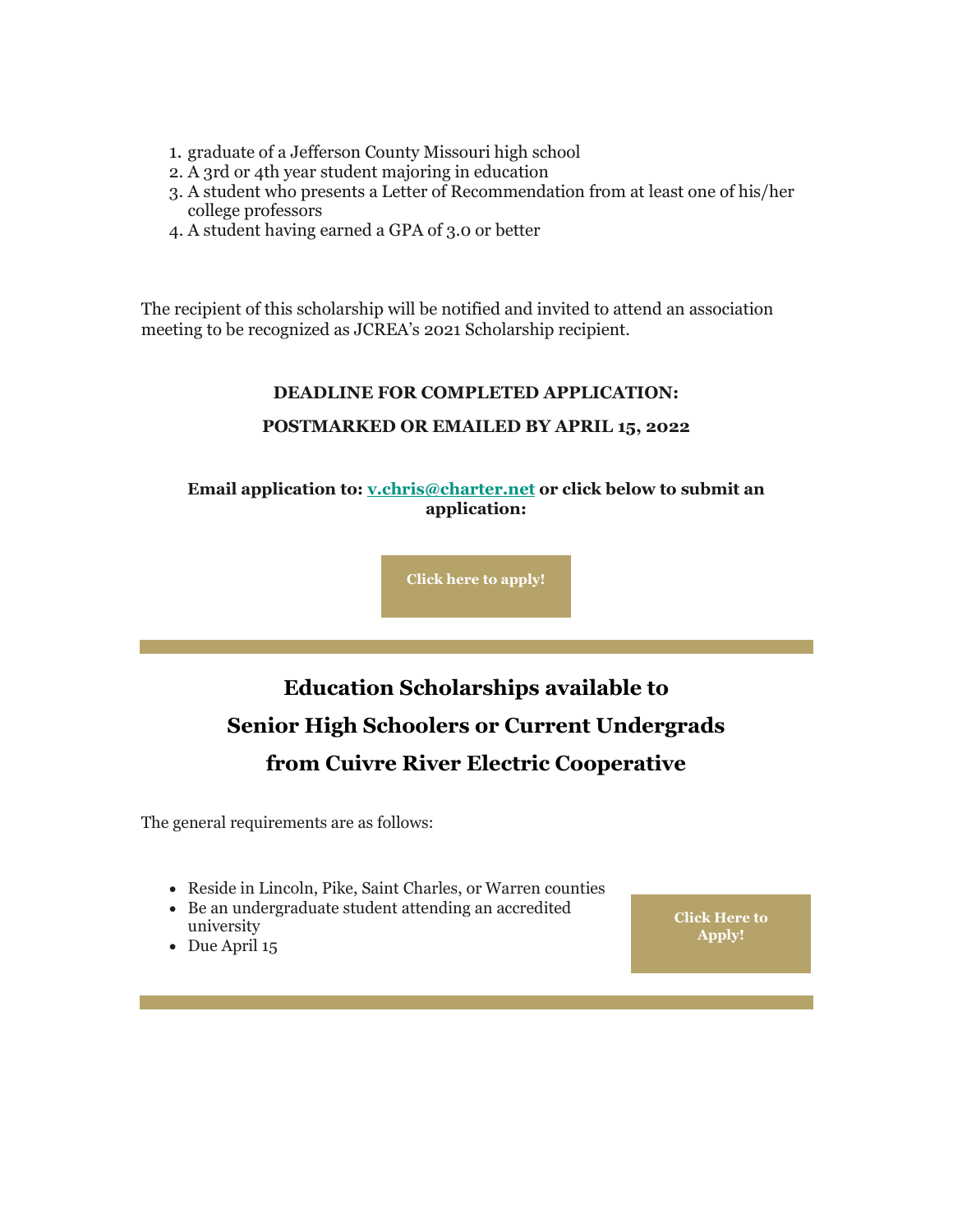## **COEHS Caught You Caring**

The LU College of Education and Human Services Presents...

## **Caught You Caring Get Ready to Nominate!**

The Caught-You-Caring program is an incentive designed to recognize student workers, staff, and faculty, within the College of Education and Human Services, who have gone above and beyond their expected work.

## **Who Can Nominate:**

- Colindenwood Students
- Lindenwood Faculty
- Lindenwood Staff
- Lindenwood Adjuncts
- **Lindenwood Stakeholders**
- **Lindenwood Alumni**

**Nominations close on April 29th** Nominees will be announced on May 2nd.

**[Click Here to Submit](https://nam04.safelinks.protection.outlook.com/?url=https%3A%2F%2Fr20.rs6.net%2Ftn.jsp%3Ff%3D001nmgsxHl_9cKfmMKPxKnJkRpIAU5akRah6Q2sXzOobZNJ3KxweKHhpnRxW66fyHwghcrce80Fffw3W1gbCMerQS_SyvNVqwcFKwLBALodI6Klrwk57vA-NhzM24Pm_ri7DmeV2LudbftT6-NvgDmy-dE5dY6bvs91a5_vZEyKgyY%3D%26c%3D6H_LL2UQnuSoAuNxe3OyfJzeA8bD1EDQAdyyxRt0eAko71iLousH8A%3D%3D%26ch%3DQcSa5L0ZoOLObwfP2xcmNvgdWcp8LkO3e81FGGTLf0kElWX8DabhQg%3D%3D&data=04%7C01%7Cphuffman%40lindenwood.edu%7C09c3b0849bb641a6b83e08da13f90749%7C3d72f08e540a4c68905d9e69c4d9c61e%7C1%7C0%7C637844257556976928%7CUnknown%7CTWFpbGZsb3d8eyJWIjoiMC4wLjAwMDAiLCJQIjoiV2luMzIiLCJBTiI6Ik1haWwiLCJXVCI6Mn0%3D%7C3000&sdata=tIK6MbsIwf%2FybPqUeBHEsfMqELN2Z8Vc8m0PCH0YL%2FQ%3D&reserved=0)  [Your Nomination](https://nam04.safelinks.protection.outlook.com/?url=https%3A%2F%2Fr20.rs6.net%2Ftn.jsp%3Ff%3D001nmgsxHl_9cKfmMKPxKnJkRpIAU5akRah6Q2sXzOobZNJ3KxweKHhpnRxW66fyHwghcrce80Fffw3W1gbCMerQS_SyvNVqwcFKwLBALodI6Klrwk57vA-NhzM24Pm_ri7DmeV2LudbftT6-NvgDmy-dE5dY6bvs91a5_vZEyKgyY%3D%26c%3D6H_LL2UQnuSoAuNxe3OyfJzeA8bD1EDQAdyyxRt0eAko71iLousH8A%3D%3D%26ch%3DQcSa5L0ZoOLObwfP2xcmNvgdWcp8LkO3e81FGGTLf0kElWX8DabhQg%3D%3D&data=04%7C01%7Cphuffman%40lindenwood.edu%7C09c3b0849bb641a6b83e08da13f90749%7C3d72f08e540a4c68905d9e69c4d9c61e%7C1%7C0%7C637844257556976928%7CUnknown%7CTWFpbGZsb3d8eyJWIjoiMC4wLjAwMDAiLCJQIjoiV2luMzIiLCJBTiI6Ik1haWwiLCJXVCI6Mn0%3D%7C3000&sdata=tIK6MbsIwf%2FybPqUeBHEsfMqELN2Z8Vc8m0PCH0YL%2FQ%3D&reserved=0)**

If you have any questions or concerns please email the COEHS Office Manager, Lisa Berryhill, at **[Aberryhill@lindenwood.edu](mailto:Aberryhill@lindenwood.edu)**

**Who is Elgible to be Nomiated:** 

COEHS Student Workers

COEHS Full Faculty

**COEHS** Staff

## **Featured Stories**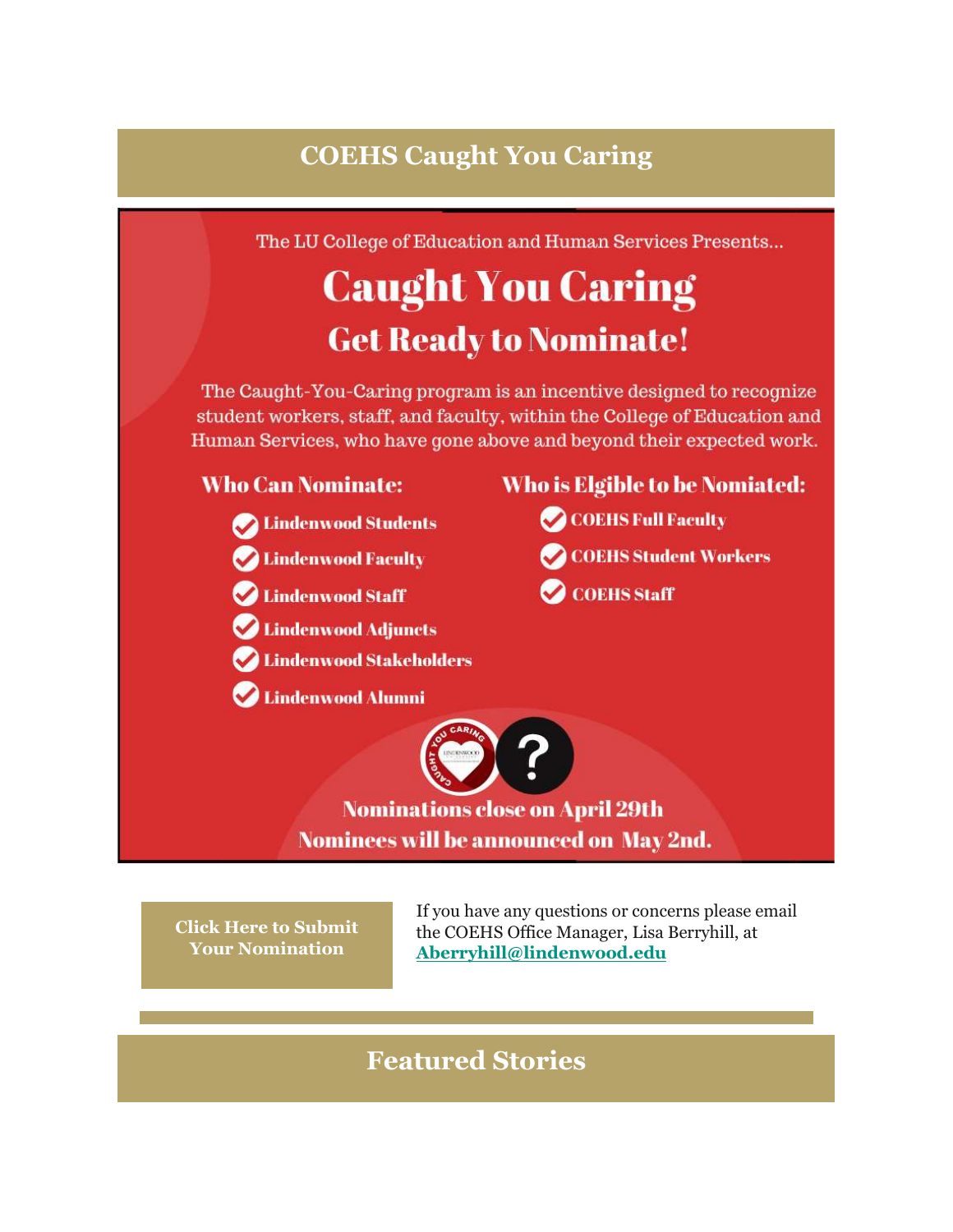**COEHS Student Thanks Scholarship Donors During the LU Giving Week**





Abigail Fletcher is a sophomore studying special education. She currently works as a childcare provider for the YMCA, aspires to become a special education teacher when she graduates. Abigail was a recipient of the Mark M. Fitz Endowed Special Education Scholarship for future special educators. Jim and Marie Fitz, contributors to the scholarship, had a son with special needs named Mark who inspired them to serve special needs children and adults in the Saint Charles Community. Abigail stated, "When I learned this,

I felt an instant connection to the family because my experiences volunteering and working with children also inspired me to develop a passion for helping others."

Abigail was provided with an incredible opportunity to thank all the generous people who donated scholarships to Lindenwood University students at Lindenwood University's Annual Scholarship Brunch. In her speech she talked about how becoming a teacher has been her dream since childhood, but she believed that achieving that goal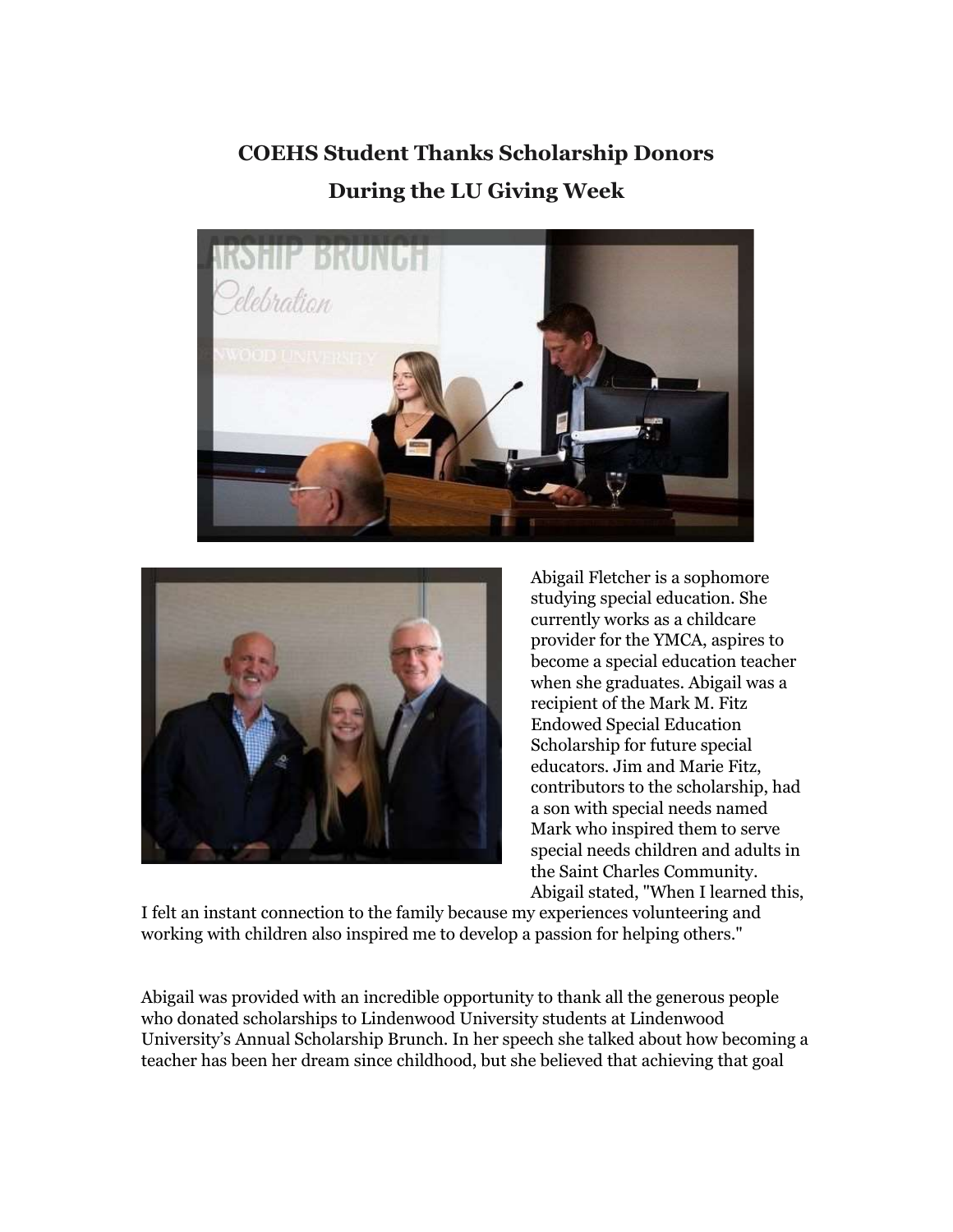would be impossible due to her financial circumstances. However, thanks to contributions from donors, she has been able to study at Lindenwood University and involve herself through Phi Sigma Sigma, one of the many Greek life organizations on campus. Abigail also discussed how attending Lindenwood University has allowed her to learn meaningfully, engage in leadership positions in my sorority, and cultivate positive relationships with staff and peers.

Abigail stated, "With the small class sizes, available tutors, and experienced faculty, Lindenwood University is an amazing place to learn, and I love being able to share that with others. Overall, speaking at Lindenwood University's Annual Scholarship Brunch was a wonderful experience, and I am thankful for the opportunity. I enjoyed meeting the donors because I could tell that they genuinely care about helping students succeed. When I think about how these donors care enough to invest in my education, it motivates me to keep working hard towards my dreams."





**NATIONAL ENDOWMENT FOR THE HUMANITIES** 

## **Earn \$400 for Participating in a Workshop on Expanding Access to the Digital Humanities in St. Louis**

With support from the National Endowment for the Humanities, Lindenwood University and Southern Illinois University Edwardsville are partnering to expand access to digital humanities experiences and education across the greater St. Louis region. To work toward this goal, Lindenwood University will host a two-day workshop for educators from secondary education and higher education institutions throughout the area. Participants will work together to assess the current state of digital humanities education in the region and develop plans for improving access and pedagogy. The workshop will take place from 8 a.m. to 5 p.m. on Friday, Sept. 16 and Saturday, Sept. 17. **All faculty who participate both days will receive a \$400 honorarium.**

Over the course of the two-day workshop, 12 higher education humanities faculty and 12 secondary education humanities faculty will perform an assessment of the opportunities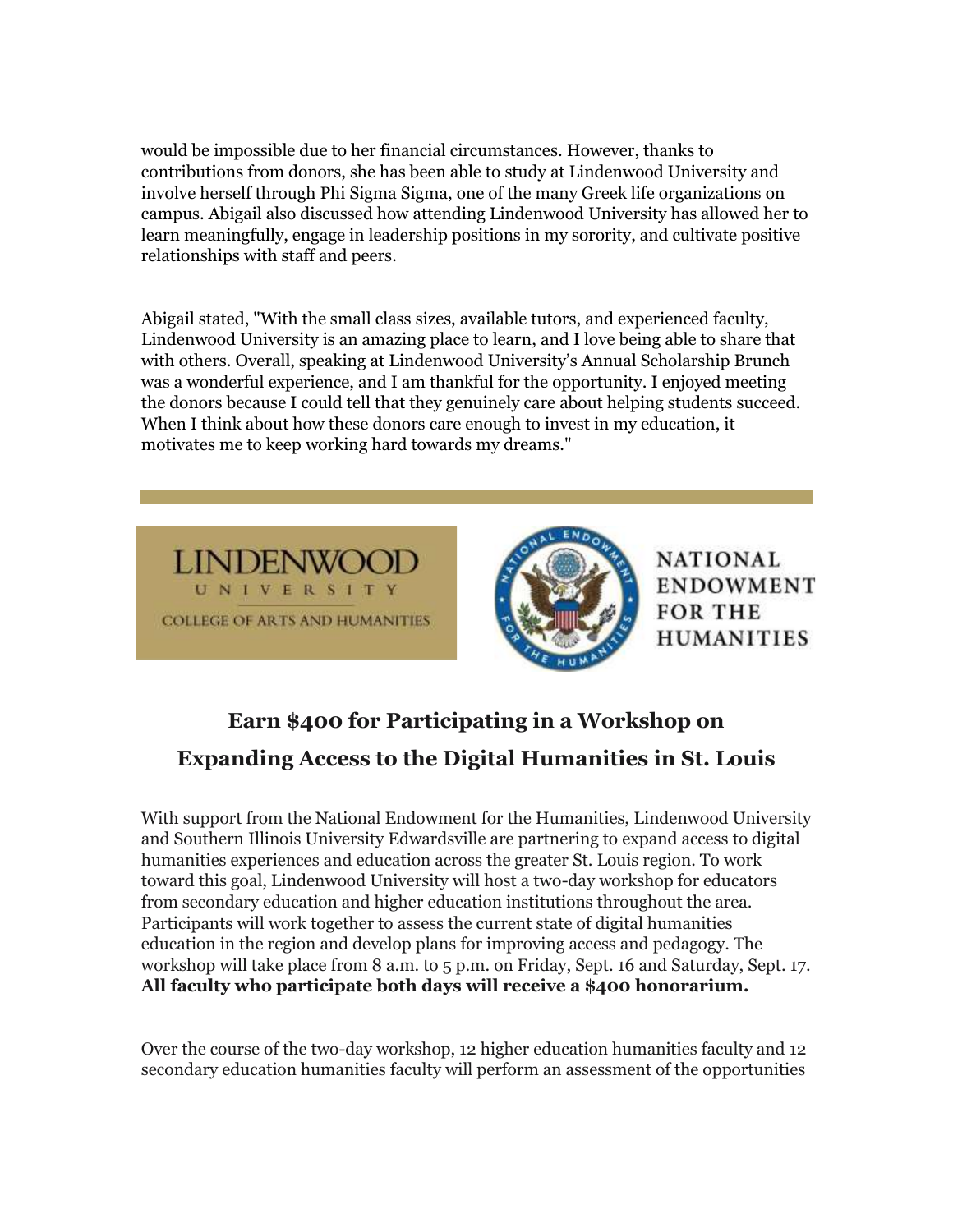for, and challenges to, digital humanities education in the St. Louis area. They will identify specific avenues for future collaboration to improve digital humanities pedagogy in the region, and they will work together to draft guidelines for facilitating student participation in digital humanities projects.

Further details about the workshop, including information on how to apply to be a participant, can be found on the **[project's we](https://nam04.safelinks.protection.outlook.com/?url=https%3A%2F%2Fr20.rs6.net%2Ftn.jsp%3Ff%3D001nmgsxHl_9cKfmMKPxKnJkRpIAU5akRah6Q2sXzOobZNJ3KxweKHhpnRxW66fyHwg8KyIzvCcjr6jhFmSwwWhTDE5UXvooy0p9pPXp59d9_DLbpLuVoKgW1CkjsYoeVQNQ1nB0vRlTUs-D1_m7-lhhe39OaQyhPPnhiBX6Np8szlJ4FecamdRNBsx2ZKKqqxr%26c%3D6H_LL2UQnuSoAuNxe3OyfJzeA8bD1EDQAdyyxRt0eAko71iLousH8A%3D%3D%26ch%3DQcSa5L0ZoOLObwfP2xcmNvgdWcp8LkO3e81FGGTLf0kElWX8DabhQg%3D%3D&data=04%7C01%7Cphuffman%40lindenwood.edu%7C09c3b0849bb641a6b83e08da13f90749%7C3d72f08e540a4c68905d9e69c4d9c61e%7C1%7C0%7C637844257556976928%7CUnknown%7CTWFpbGZsb3d8eyJWIjoiMC4wLjAwMDAiLCJQIjoiV2luMzIiLCJBTiI6Ik1haWwiLCJXVCI6Mn0%3D%7C3000&sdata=krbjgB7nnsdiXGQ8B7tteXVavQEn1RhEhkhoB6dFL9E%3D&reserved=0)bsite**.



## **COEHS, Academic, Retention & Certification Center**

## **Student Advisory Council is Looking for You!**

![](_page_8_Figure_5.jpeg)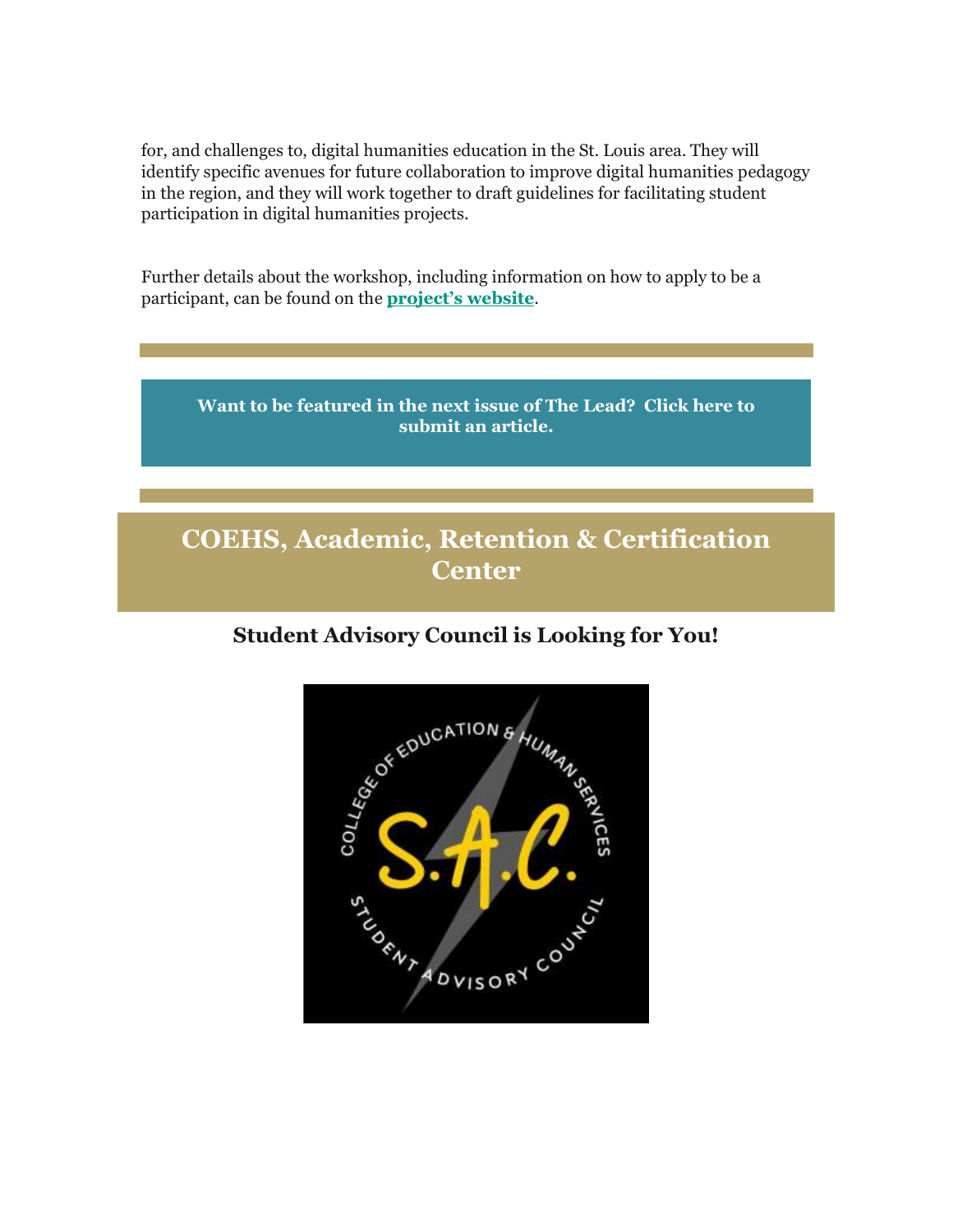Mrs. Chrissy Sachs will support and engage with students, faculty, and administration as our new Student Advisory Council (SAC) facilitator. The purpose of the COEHS Student Advisory Council is to share in responsibilities for guiding the College of Education and Human Services in the realization of its mission.

Shared responsibilities of the Student Advisory Council include and are not limited to:

- Offer a student voice to help inform and support COEHS initiatives.
- Offer recommendations to positively shape the student experience.
- Offer guidance to potential, new, and current students.

The College of Education and Human Services Student Advisory Council is looking for new members for the remaining 21-22 school year, and we want YOU.

Students of all levels (undergraduates and graduates) who would like to have a say on a wide range of topics and important issues within the COEHS and around the University are encouraged to participate. The outcomes of the council's discussions will be presented to the school administration for consideration.

Meetings will be held on the 4th Thursday of each month.

If you have interest in joining the council or would like more information, contact Mrs. Sachs at **[CSachs@lindenwood.edu](mailto:CSachs@lindenwood.edu)** 

## **Dr. Tammy Moore Presents at the annual American Association of Colleges for Teacher Education (AACTE)**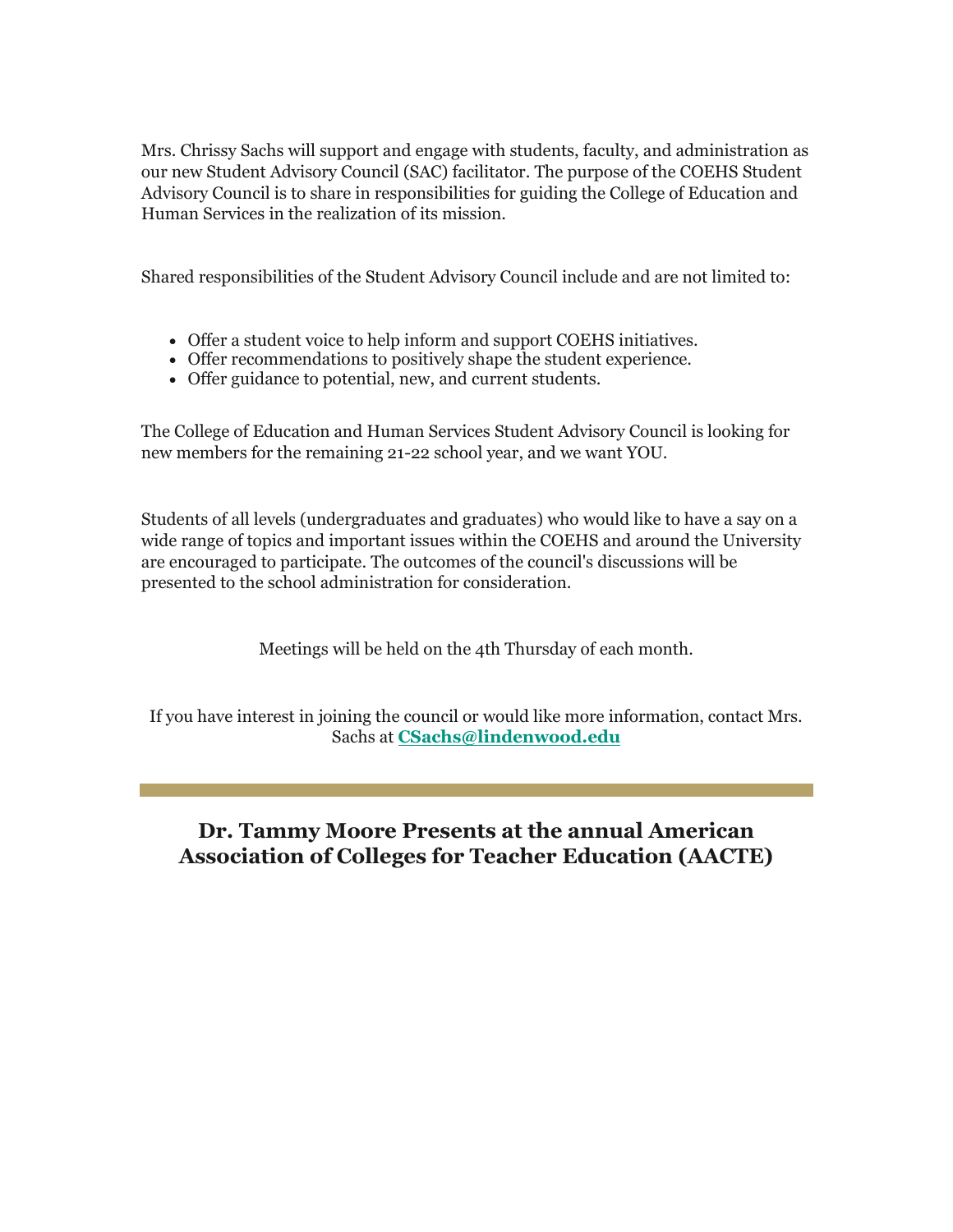![](_page_10_Picture_0.jpeg)

Dr. Tammy T. Moore, Director of Academic Retention & Certification Center (ARCC) presented information at the annual American Association of Colleges for Teacher Education (AACTE) alongside Dr. Daryl Fridley, Coordinator, Office of Educator Preparation with DESE. Funded by the Bill & Melinda Gates Foundation, AACTE launched the Consortium for Research-Based and Equitable Assessments in which Lindenwood's College of Education and Human Services partnered with DESE and St. Louis Public Schools to evaluate how cut scores are established for the required state assessments. During the presentation, Moore and Fridley discussed the barriers that assessments

create to recruit and retain educators of color and the impact on the profession. Currently, Moore and Fridley work on a **DESE-Data Analysis Team,** along with four other Educator Preparation Programs that have met weekly since April 2021 to analyze state data so a recommendation can be made to the state board. The team will be presenting preliminary findings at the upcoming Missouri Association of Colleges for Teacher Education (MACTE), an affiliate of AACTE.

Pictured from left to right: Fridley, Moore, Sankalp

## **Lindenwood Graduate becomes Assistant Superintendent**

![](_page_10_Picture_5.jpeg)

Dr. Derrick Wallace, a graduate of Lindenwood University's Admin Program, was welcomed to Ladue School District as their Assistant Superintendent. Dr. Wallace served in the Ladue School District for the last 25 years in various positions with increased levels of responsibility. In his new position, Dr. Wallace will be responsible for leading the strategic planning efforts to improve Ladue Schools' connection to community engagement through student and parent programs.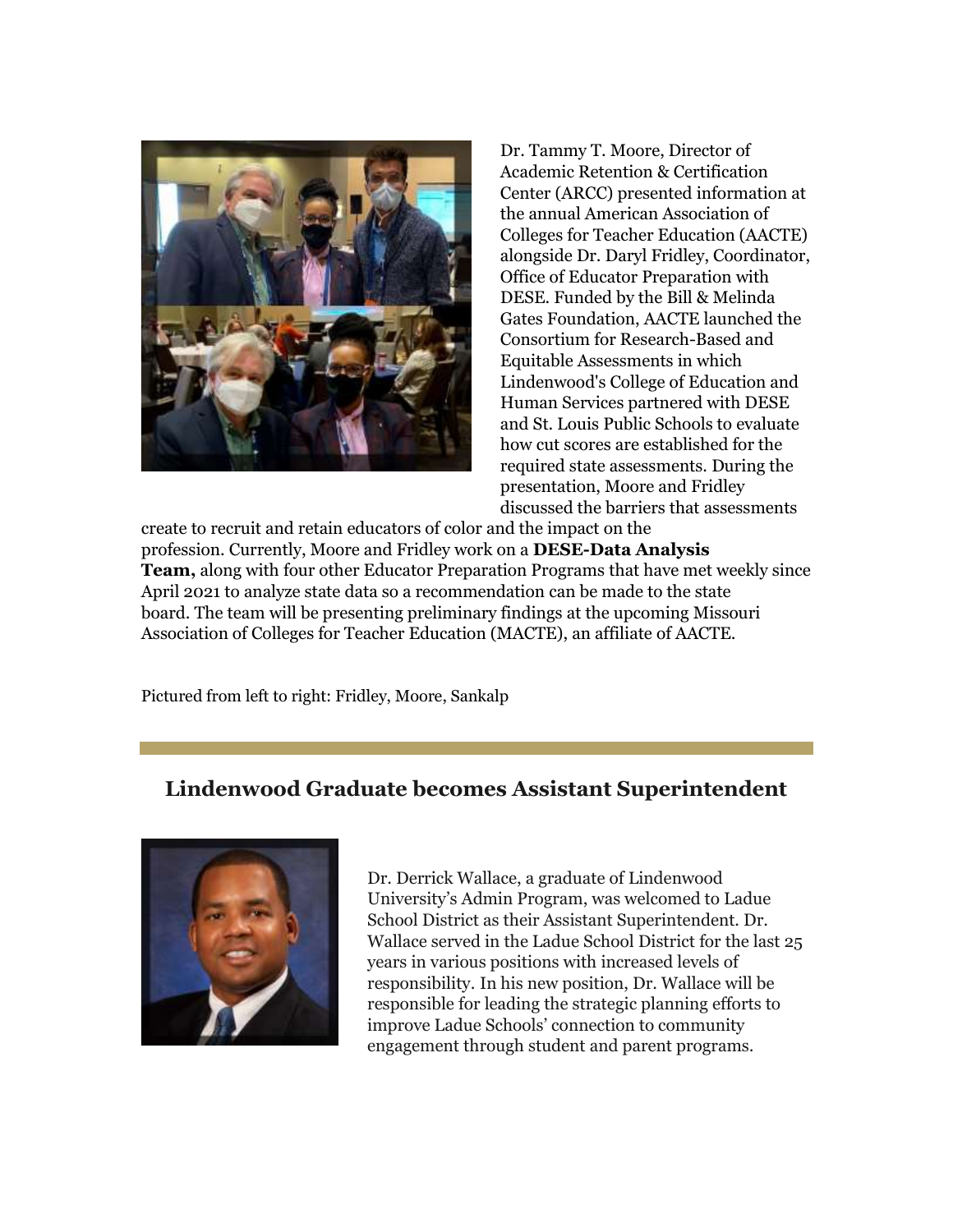## **Lindenwood Graduate serves as Principal of Hazelwood School**

![](_page_11_Picture_1.jpeg)

Ms. Carla Leggett is now Principal of Twillman Elementary, in the Hazelwood School District. She has more than 15 years of education experience, including roles as a teacher, an academy director, assistant principal, and building principal. Leggett holds a master's degree in business administration and an educational specialist degree in school administration, both from Lindenwood University.

## **Curriculum & Instruction**

#### **Summer Reading Education Courses**

![](_page_11_Picture_5.jpeg)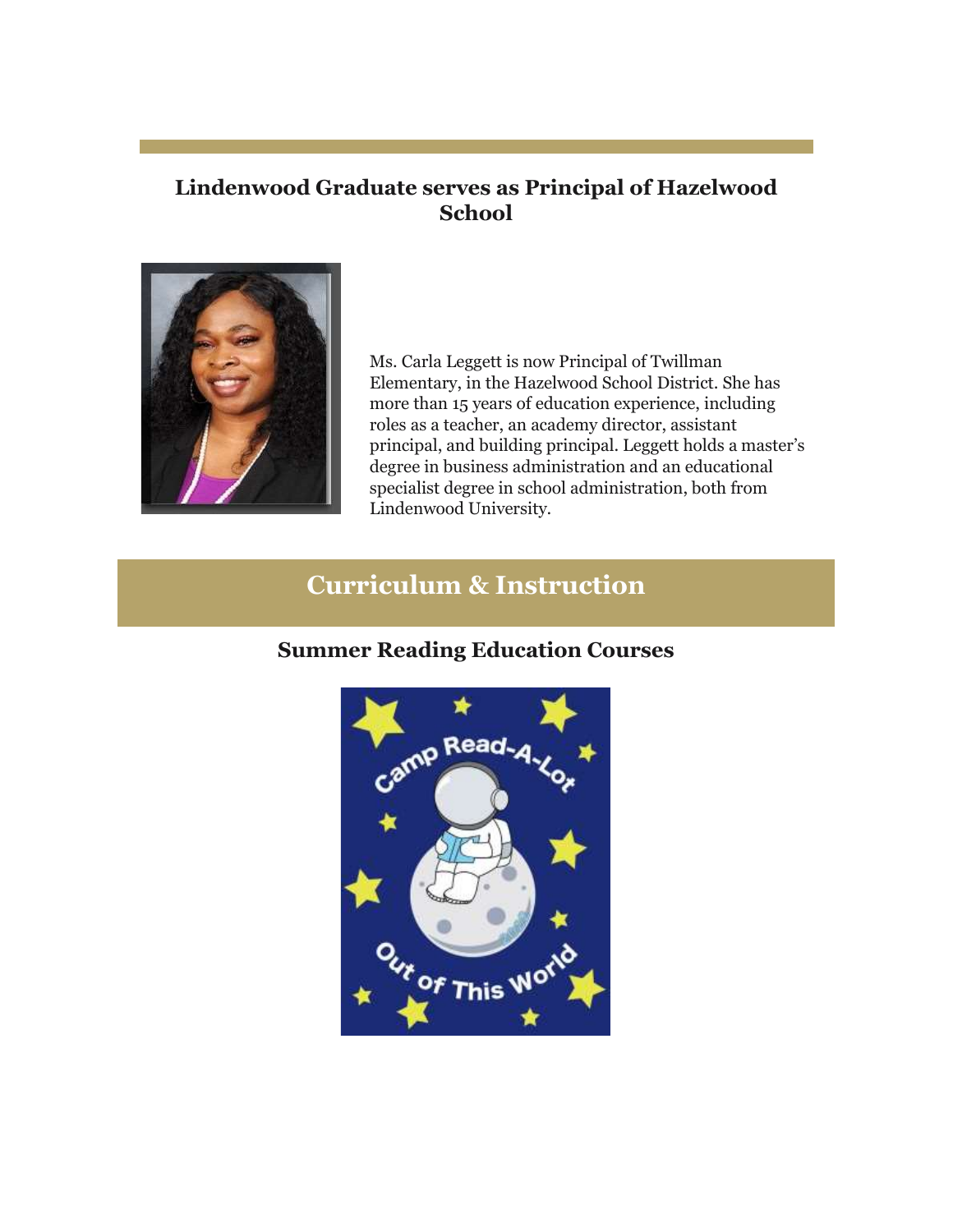#### **Do you want to complete education coursework over the summer?**

#### **Would you like to support a child's reading development?**

#### **Join us for Camp Read-A-Lot!**

Undergraduates can take EDU 30910: Instructional Strategies, Techniques and Analysis of Literacy with Practicum

Graduate students can take EDU 50910: Instructional Strategies, Techniques and Analysis of Literacy with Practicum;

- EDU 52300: Practicum: Diagnosis of Reading Difficulties; or
- EDU 52600: Practicum: Remediation of Reading Difficulties.

The first three weeks of coursework are online to meet the scheduling needs of busy educators (May 16-June 5). The last three weeks of coursework take place during Camp Read-A-Lot (June 6-24) at the Lindenwood University Cultural Center. Camp will be held M-F, 8 am-2 pm. Each course requires a 45-hour practicum that is completed during Camp. Our theme this year is outer space and Camp Read-A-Lot will be out of this world!

## **Dr. Whitacre and Dr. Aldridge**

## **present at the AACTE annual meeting in New Orleans**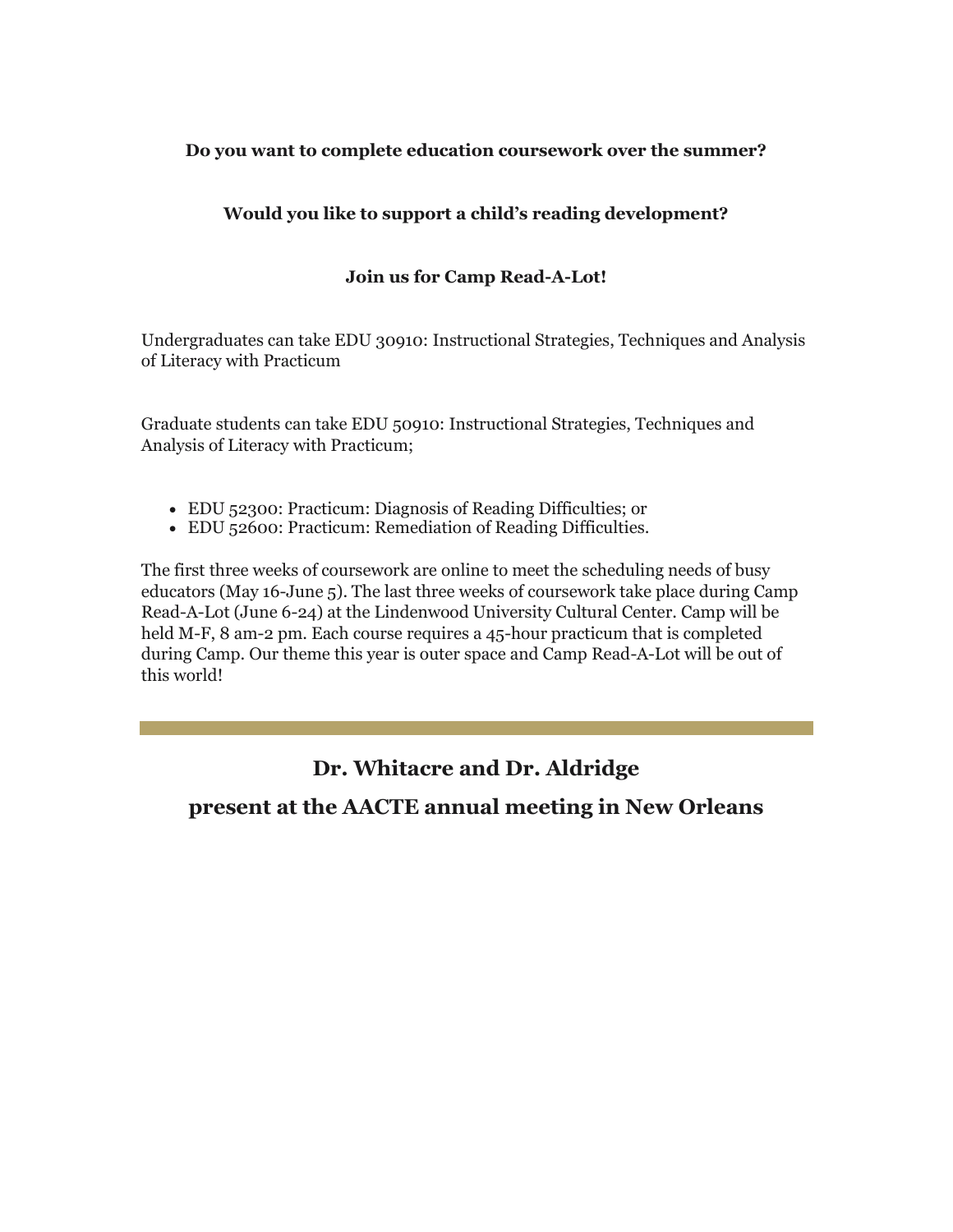Dr. Michelle Whitacre and Dr. Amanda Aldridge traveled to New Orleans to present their research at the AACTE annual meeting on March  $4^{\text{th}}$ . Their study, *A Phenomenological Study of the Impact of the COVID-19 Pandemic on Culminating Field Experiences,* was supported by a PRIDE Fund grant and explored the experiences of preservice teachers amid the Covid-19 pandemic, including how such experiences impacted their perceptions of self-efficacy and pedagogical readiness. Findings from their data suggest that teacher candidates taught in a variety of highly nuanced configurations. While some were teaching in strictly virtual or face-to-face settings,

![](_page_13_Picture_1.jpeg)

the majority were teaching across multiple modalities and therefore, carrying an increased workload. Findings also point to the importance of adaptability as participants integrated health and safety protocols into their classroom practices, navigated altered modes of teaching, and overcame concerns for their personal safety.

Pictured from Left to Right are as followed: Dr. Aldridge, Dr. Whitacre, Dr. Moore

## **College of Education and Human Services Spotlight Spring '22 LindenTeach Student Interns**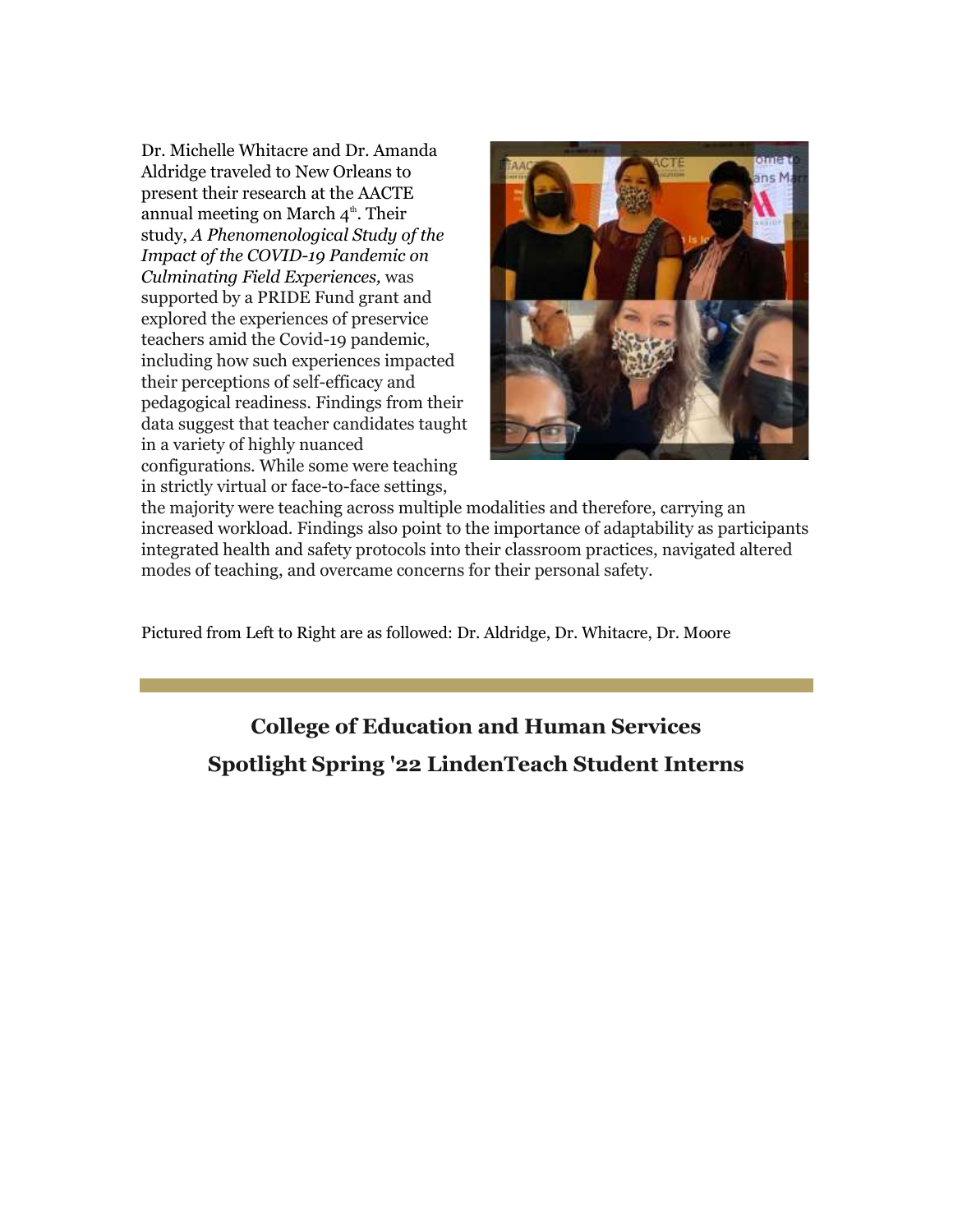![](_page_14_Picture_0.jpeg)

#### **Ally Daca**

Ally is currently a senior at Lindenwood University. She is studying elementary education with an emphasis in early education. This semester she is an intern at Orchard Farm Elementary. She is very excited to get more experience in the classroom and to be able to work with students at different grade levels.

For the first two years of Ally's college career, she studied at Lindenwood University-Belleville and played basketball before coming to Lindenwood St. Charles. Ally has always loved working with children and knew she had a passion to teach. Both of her parents are teachers so she grew up knowing she wanted to be a teacher as well. She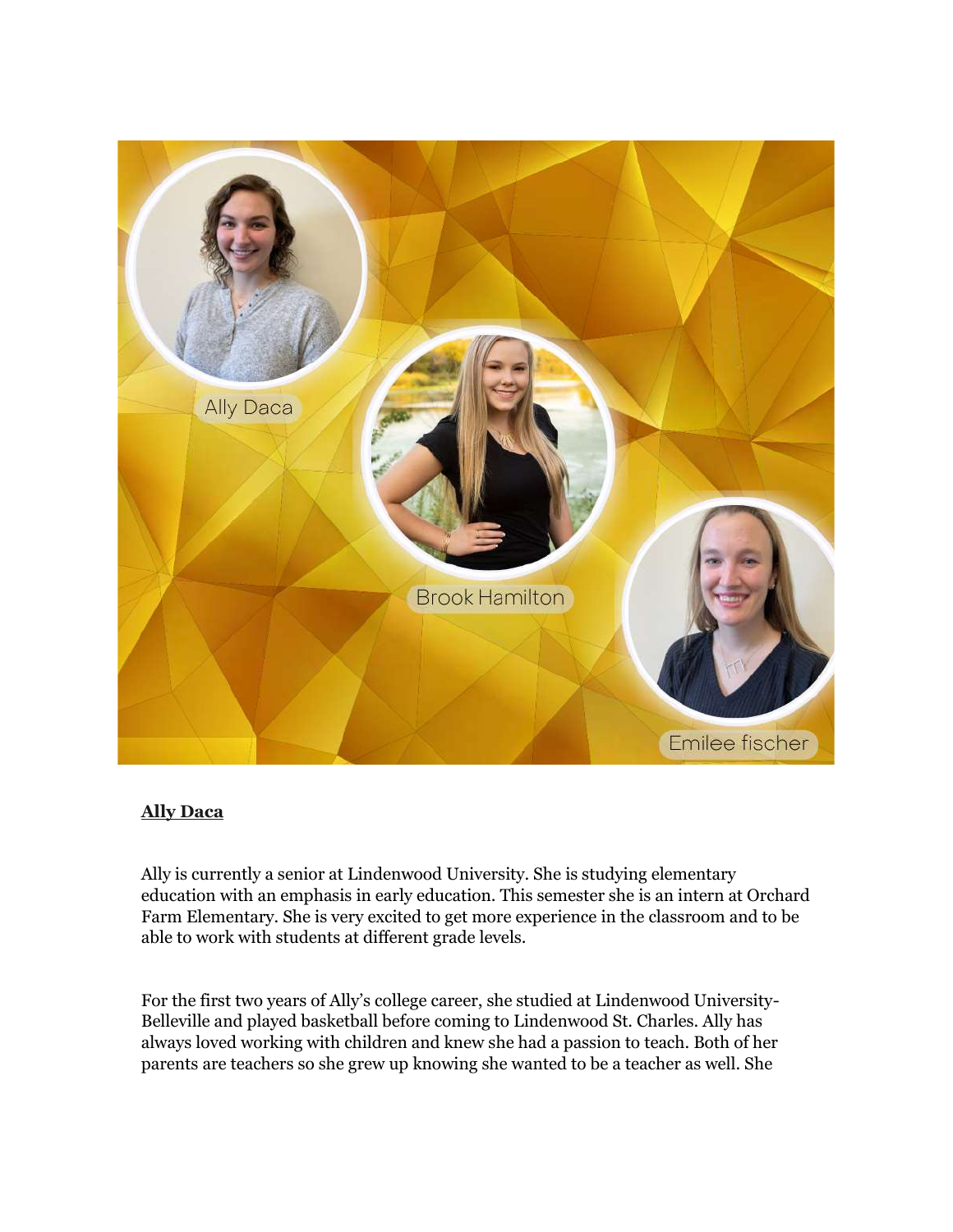hopes that she can make connections with her students and provide a safe and fun learning environment. She also hopes that she can share her love for basketball and help coach. Ally is very excited to see what incredible relations she builds with students while at Orchard Farm Elementary.

#### **Brook Hamilton**

Brook is currently a sophomore at Lindenwood University and pursuing a major in Elementary Education with additional certification in Elementary and Early Childhood Education. She is working in the St Charles School District as a LindenTeach intern. She is so excited to get involved and learn more about the amazing school community.

Brook grew up in a small town in south central Kansas. She decided to pursue her college education in St Charles at Lindenwood University due to the positive impact the college had had on other members of her close family. Before college, Brook was able to observe an elementary classroom within her home school district. This exposure and experience confirmed that this path is what Brook wanted for her life. Brook has also had the amazing opportunity to be surrounded by great teachers and family members who are also involved in the education workforce. Once Brook was placed within the St. Charles School District, she was able to see firsthand the kind and welcoming relationship that the students and teachers have. Brook is excited to build lasting relationships with students and teachers that can help point her in the right direction for her career.

#### **Emilee Fischer**

Emilee is in her senior year at Lindenwood University, where she is majoring in Mathematics with a minor in Secondary Education. She is a field hockey and lacrosse coach for Lindbergh High School and is currently working as a LindenTeach intern in the Francis Howell School District before student teaching in the Fall of 2022. She is most excited about building relationships with the students and learning about the district as a whole this semester.

Emilee has had many past educators that have left an impact on her. She hopes to create relationships with her future students and leave that same impact on them. She wants to provide her students with a safe and welcoming classroom environment. She will do her best to provide each student with resources to help them be successful in her classroom. She hopes to make her classroom fun and engaging while allowing her students to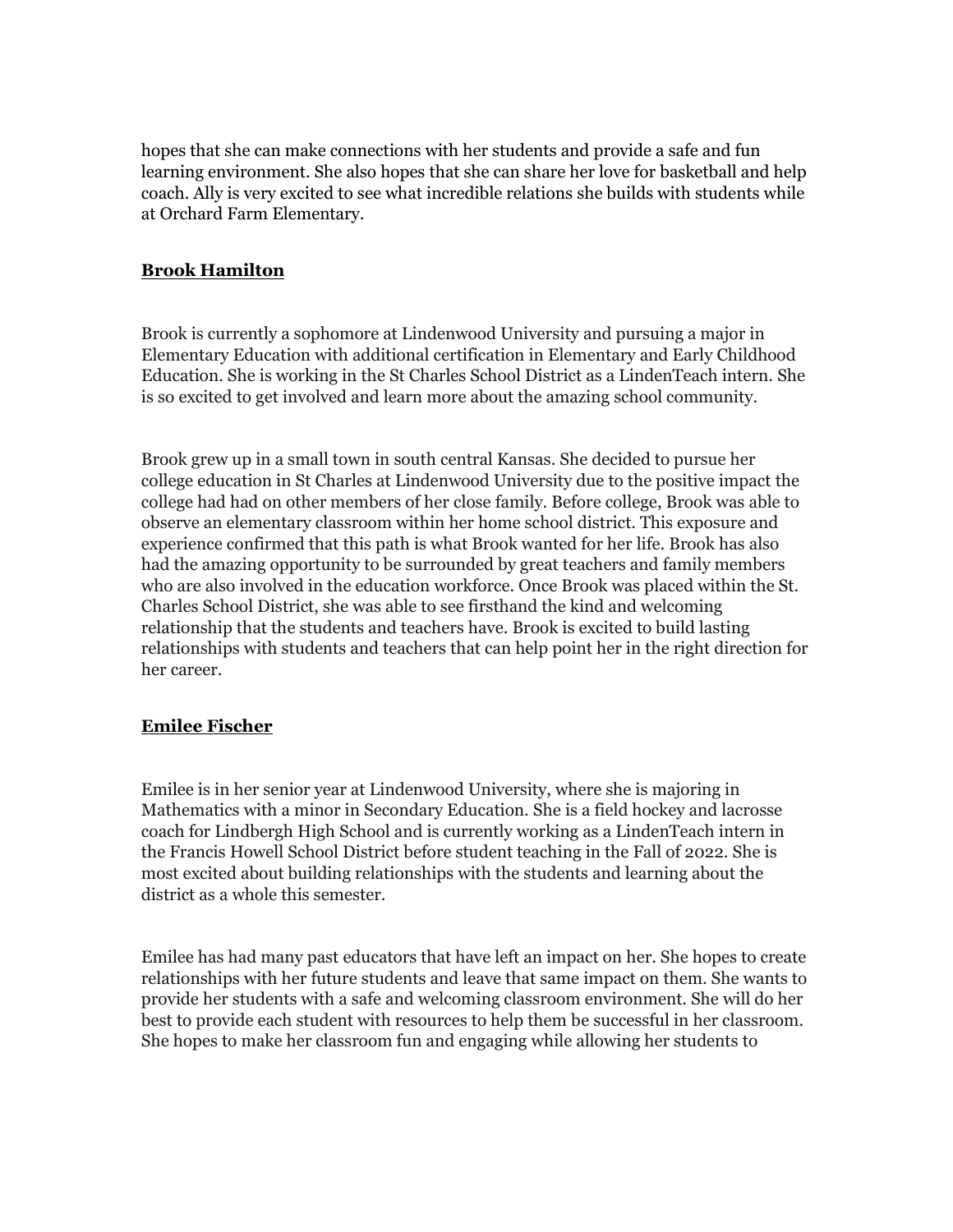experience the fun in mathematics. Her goal is for students in her classroom is for the students to keep wanting to learn more.

**[Click here for more information and to apply for LindenTeach](https://nam04.safelinks.protection.outlook.com/?url=https%3A%2F%2Fr20.rs6.net%2Ftn.jsp%3Ff%3D001nmgsxHl_9cKfmMKPxKnJkRpIAU5akRah6Q2sXzOobZNJ3KxweKHhprwr7WYrHS5AO7Yt_tYMRkhUEh4fEwmZkz7pDa4Yk6N-EPhRYdlzIsKCZNB-rAtouxYEgoHG2ohhqAM2qDHWoCQyoLOpRanRDI41pejR_oPm1FjicnYv9M2ZVLpiZYs4qjRnVW9Ob5W-V1TO8LGSzuALcbfr40v7pQ%3D%3D%26c%3D6H_LL2UQnuSoAuNxe3OyfJzeA8bD1EDQAdyyxRt0eAko71iLousH8A%3D%3D%26ch%3DQcSa5L0ZoOLObwfP2xcmNvgdWcp8LkO3e81FGGTLf0kElWX8DabhQg%3D%3D&data=04%7C01%7Cphuffman%40lindenwood.edu%7C09c3b0849bb641a6b83e08da13f90749%7C3d72f08e540a4c68905d9e69c4d9c61e%7C1%7C0%7C637844257556976928%7CUnknown%7CTWFpbGZsb3d8eyJWIjoiMC4wLjAwMDAiLCJQIjoiV2luMzIiLCJBTiI6Ik1haWwiLCJXVCI6Mn0%3D%7C3000&sdata=f3acHu4bNV1Qp305Wwl22olzEGxoQFVb%2BzEzDraNiVE%3D&reserved=0)**

**Applications for Fall 2022 internships close on May 1st.**

### **Author Donates Works to the COEHS Literacy Center**

The COEHS recently received three new books written by Dr. Chajuana V. Trawick and her sister, Chauncey V. Trawick. These new additions to the Literacy Center in Roemer 312 are a continuation of a series based on the work of Annie Malone, African American woman entrepreneur, who built an empire of beauty culture in St. Louis from 1902-1930. These books for early readers focus on shapes, colors, and fun activities including letter recognition, color identification, and mathematics.

![](_page_16_Picture_5.jpeg)

**Future Leaders and Workforce of Tomorrow Recognized at St. Charles County STEM Awards**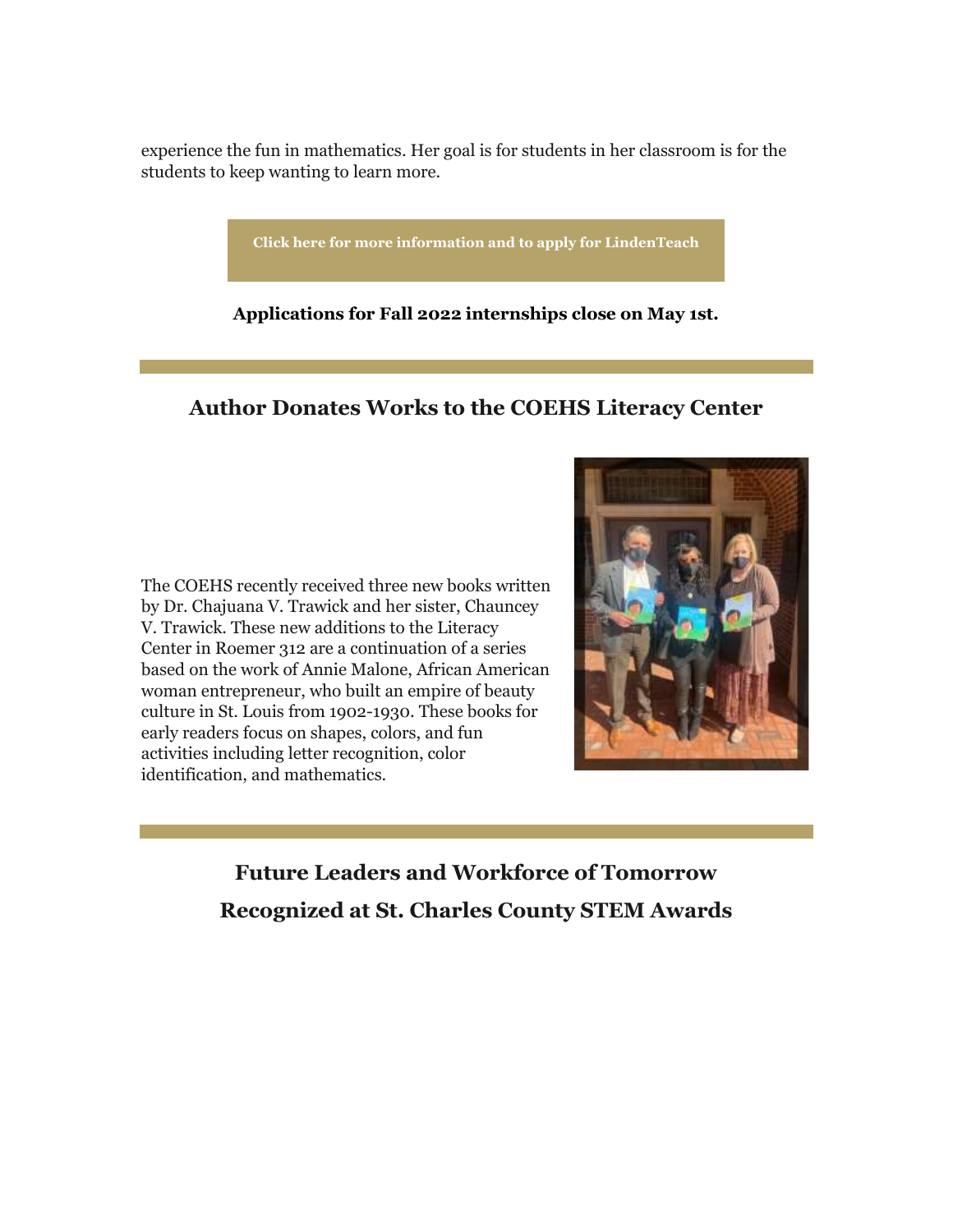![](_page_17_Picture_0.jpeg)

The workforce and leaders of tomorrow, as embodied in 19 local high school students, were honored at the 13<sup>th</sup> Annual St. Charles County STEM Awards Breakfast on March 4. Hosted by the EDC of St. Charles County, this annual event recognizes one student from each public and private high school in St. Charles County, demonstrating high achievement in STEM academics or extracurricular pursuits. The event, which was held at Water's Edge Banquet Center in St. Peters, included an engaging panel discussion featuring industry experts from STEM fields. Representatives from Bayer Crop Science, Boeing, Nike Air Manufacturing Innovation, and Xactly Forecasting shared their personal career paths and discussed the near limitless potential for future STEM jobs. The EDC has long considered STEM education a priority due to the ongoing growth of high-tech industries in St. Charles County. Over the years, in collaboration with public and private schools, as well as local business and civic leaders, the EDC's efforts have resulted in the creation of more than 100 local robotics teams and the launch of STEM summer camps. Lindenwood University was represented by Dr. John Porter, President of Lindenwood University, Dr. Anthony Scheffler, Dean of the College of Education and Human Services, and Dr. Kathryn "Annie" Arnone, Assistant Professor in the College of Education and Human Services. Also pictured is Jim Curran, Executive Vice President of Electrical Connection.

## **Dr. Schwartz Shares Dyslexia Research**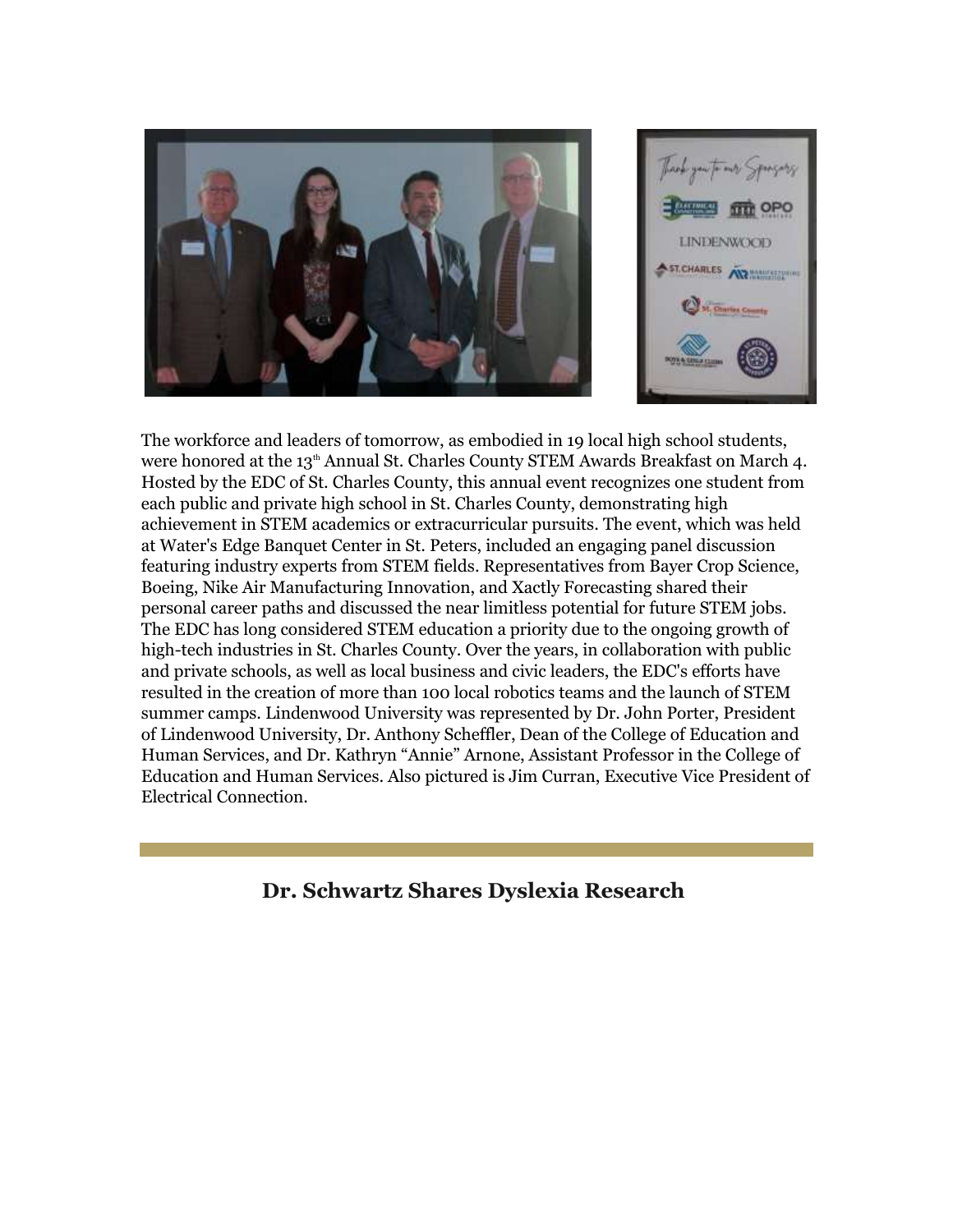![](_page_18_Picture_0.jpeg)

Dr. Stephen Schwartz virtually presented his research at the Student Teaching Professional Workshop Day in March of 2022. Student teachers were encouraged to think about the findings from the research and identify ways they could use the information in their future classrooms.

"The Dyslexia research was insightful, yet it was surprising to me to learn that some of the strategies that used to be considered the most effective reading strategies have been found to not be as supportive for students, especially those who are at-risk."

## **Dr. Ariel Robinson Article Publication**

![](_page_18_Picture_4.jpeg)

Dr. Robinson is the first author of the manuscript, "An Investigation of Embodied Literacy in an Inclusive Preschool Setting Through a Critical Disability Lens," which has been accepted for publication in The International Journal of Early Childhood Learning. In this intrinsic case study, Dr. Robinson and her co-author, Sarah Reid (University of Missouri-Columbia) drew from critical disability theory, social semiotic theory of multimodality, and the embodied literacy perspective. They investigated the literate behaviors of Tommy, a three-year-old

boy diagnosed with Down syndrome, who uses Russian and sign language, and how his preschool teachers created opportunities for his literacy engagement.

## **Lindenwood Student Wins State Award**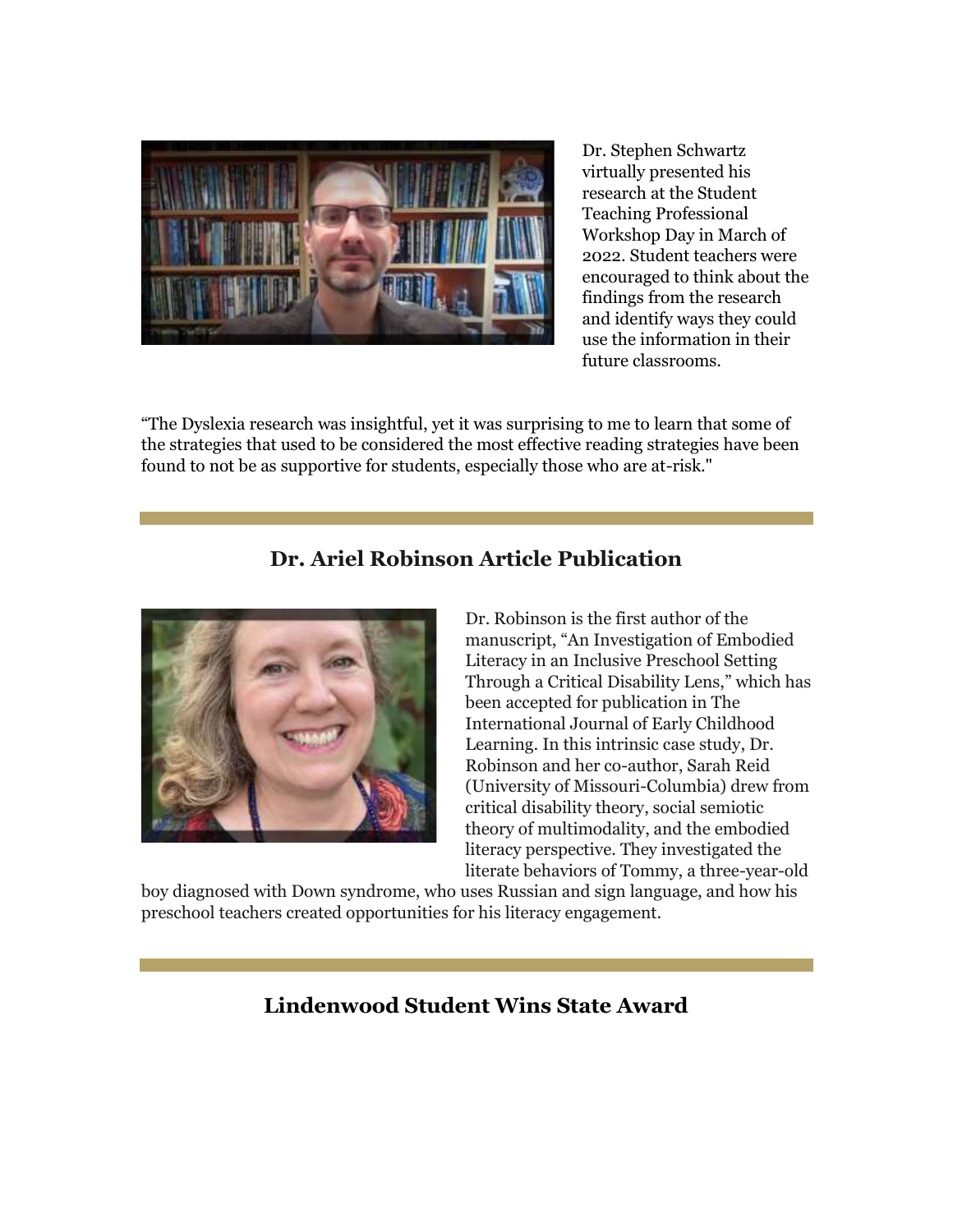![](_page_19_Picture_0.jpeg)

Lindenwood Student Council for Exceptional Children (LU SCEC) President Shannon Ransom was awarded the Dabney Future Outstanding Special Education Student Teacher Award at the 6th Annual Collaborative Missouri Council for Exceptional Children Conference March 2-3rd in Columbia, MO. Competing with other university special education student teachers from around the state, Shannon's cooperating teachers and professors commended her for her leadership and exemplary teaching skills shown in the classroom. Shannon joins Brittney Huck, LU student won the

Dabney Scholar Award for 2020, and ten other previous Lindenwood Special Education Student Teachers over the past 22 years to receive this honor. LU SCEC currently has 21 members and is open to anyone interested in learning more about teaching and working with children of all abilities. Shannon's parents attended the banquet luncheon in honor of Shannon.

Pictured: Shannon with her parents Kevin and Kathy Ransom.

## **LU SCEC Professor Presents at State Conference**

![](_page_19_Picture_5.jpeg)

Presenting at the Missouri Council for Exceptional Children (MO CEC) State Conference on March 2nd, Julie Bowman shared her research "Structured Literacy, Multi-Sensory Strategies, and Neurological Sciences Improve All Students Lives". Structured Literacy research indicates that orthographic mapping is the key to reading for typical learners and those with multiple types of learning differences including deafness, auditory processing disorder, and dyslexia, for example. Orthographic mapping is foundational to reading fluency, comprehension, and written expression. In this current ongoing study, multiple researchers are examined to uncover the

best neurologically-based reading strategies and skills that strengthen reading for all students.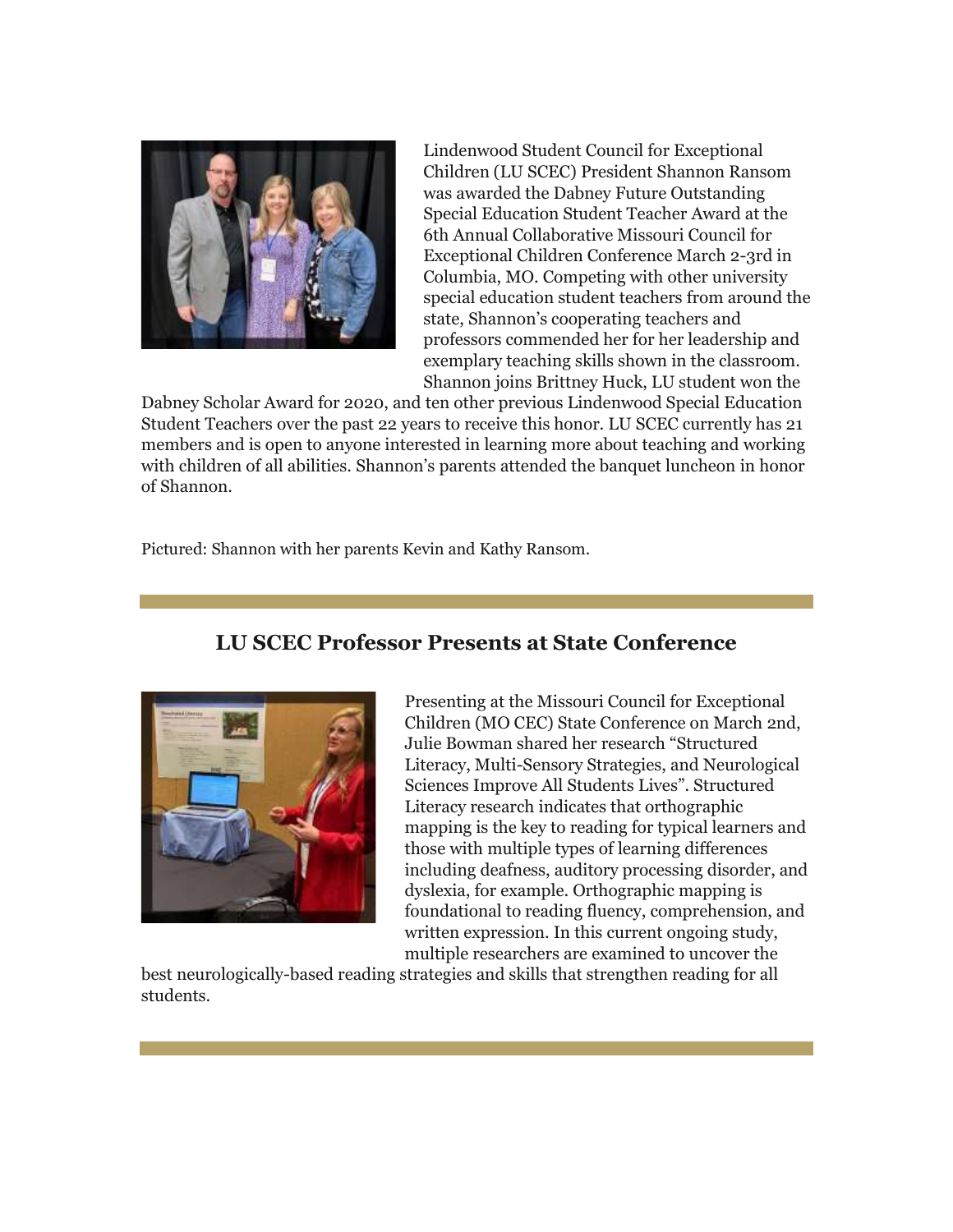## **LU SCEC Receives MO CEC Award**

At the Missouri Council for Exceptional Children (MO CEC) conference March 2-4th, Rebecca Panagos led an Open Forum: Recruitment, Preparation, and Retention of Special Education Teachers-Innovative Ideas to Address the Critical Shortage. Special Education leaders, teachers, administrators, university faculty and students and related professionals attended and contributed to the table discussions. Lindenwood students assisted with the data collection. Results will be disseminated to area and state Missouri Council for Administrators in Special Education organizations. Executive Director Gayle Willey of MO CASE presented LU SCEC with Missouri Student CEC Funding Scholarship Award of \$2,400.00 for their leadership and involvement in state and university events. The award was given for sponsoring students in research activities, service to the state conference, and increasing involvement in student organization activities.

![](_page_20_Picture_2.jpeg)

Pictured: Henri Dos Reis, Julie Bowman and Shannon Ransom. (Not pictured is Sadie Kosciuk.) Pictured: Shannon Ransom, Gayle Willey, and

![](_page_20_Picture_4.jpeg)

Rebecca Panagos

**[Follow us on Facebook and see all of our LU SCEC Alumni from 1998!](https://nam04.safelinks.protection.outlook.com/?url=https%3A%2F%2Fr20.rs6.net%2Ftn.jsp%3Ff%3D001nmgsxHl_9cKfmMKPxKnJkRpIAU5akRah6Q2sXzOobZNJ3KxweKHhpnRxW66fyHwgtALHaYnqRGJtW6PzBHSb4yM8Sj0CQ4QwkW2YdgKp5XSV3wshn9x8gc1GMI87RSgcnfuqWkGDP1PYKBgpsmMfHEjSjimdaNyLbZVMaYjI570tiG3i0QMysG-bdnFBmuedR0pXXr5JLJC3DfpFmotGbw%3D%3D%26c%3D6H_LL2UQnuSoAuNxe3OyfJzeA8bD1EDQAdyyxRt0eAko71iLousH8A%3D%3D%26ch%3DQcSa5L0ZoOLObwfP2xcmNvgdWcp8LkO3e81FGGTLf0kElWX8DabhQg%3D%3D&data=04%7C01%7Cphuffman%40lindenwood.edu%7C09c3b0849bb641a6b83e08da13f90749%7C3d72f08e540a4c68905d9e69c4d9c61e%7C1%7C0%7C637844257556976928%7CUnknown%7CTWFpbGZsb3d8eyJWIjoiMC4wLjAwMDAiLCJQIjoiV2luMzIiLCJBTiI6Ik1haWwiLCJXVCI6Mn0%3D%7C3000&sdata=5l6qfOXqogZMtyZkF7JGn8GsOyjof8E6wFABguZwXGU%3D&reserved=0)**

## **Educational Leadership**

## **New Member Program Planning and Implementation Committee, UPCEA**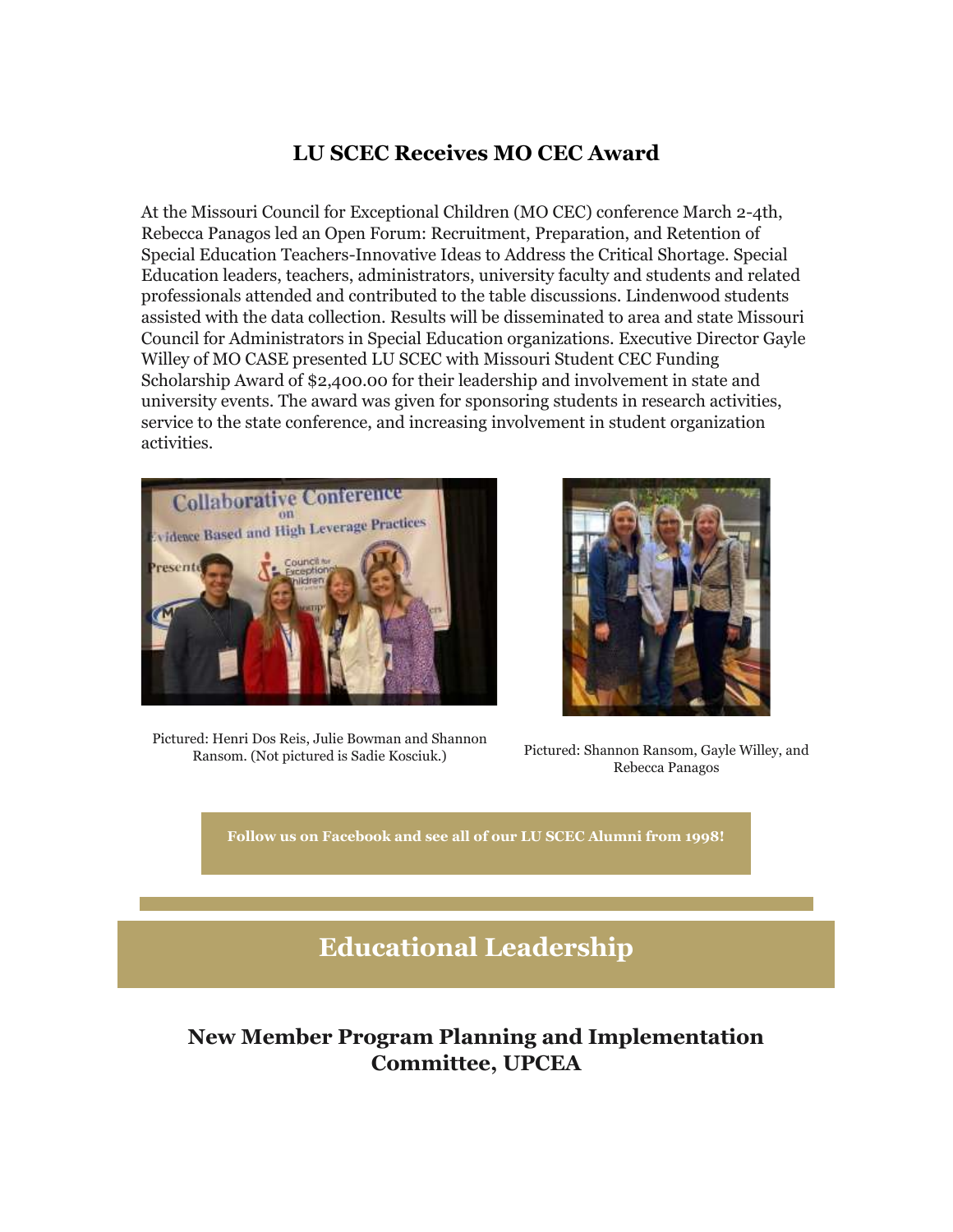![](_page_21_Picture_0.jpeg)

![](_page_21_Picture_1.jpeg)

Dr. Lynda Leavitt is now a member of the Program Planning and Implementation (PPI) committee of the University Professional and Continuing Education Association (UPCEA). The UPCEA "builds greater awareness of the vital link between contemporary learners and public policy issues".

**[Click here for more information](https://nam04.safelinks.protection.outlook.com/?url=https%3A%2F%2Fr20.rs6.net%2Ftn.jsp%3Ff%3D001nmgsxHl_9cKfmMKPxKnJkRpIAU5akRah6Q2sXzOobZNJ3KxweKHhpnRxW66fyHwgBogSFWHP9NKheucSFA5VEUckvDgQ9HpSVFU3dfkoSJtZ5DjnUCWH-3_Of78HdSAxxWMZSxDYzwA%3D%26c%3D6H_LL2UQnuSoAuNxe3OyfJzeA8bD1EDQAdyyxRt0eAko71iLousH8A%3D%3D%26ch%3DQcSa5L0ZoOLObwfP2xcmNvgdWcp8LkO3e81FGGTLf0kElWX8DabhQg%3D%3D&data=04%7C01%7Cphuffman%40lindenwood.edu%7C09c3b0849bb641a6b83e08da13f90749%7C3d72f08e540a4c68905d9e69c4d9c61e%7C1%7C0%7C637844257556976928%7CUnknown%7CTWFpbGZsb3d8eyJWIjoiMC4wLjAwMDAiLCJQIjoiV2luMzIiLCJBTiI6Ik1haWwiLCJXVCI6Mn0%3D%7C3000&sdata=Awy7REirUbhJj2IREppiINRg0fYfsMah%2BrozoXZObk8%3D&reserved=0)**

## **School Administration Program Ranked 3rd in the Nation**

OnlineMastersDegrees.org (OMD) recently released its 2022 college rankings, and Lindenwood University was named one of the year's best schools for earning an online master's degree in educational administration. OMD analyzed more than 7,700 schools using data from the U.S. Department of Education. Their data science team then created an algorithm to rank these schools in 70 unique master's degree subjects. To qualify, a school must hold active regional accreditation and have both academic counseling and career placement services available to students. Primary ranking factors included availability of programs with an online component, number of programs in subject area, and metrics considering cost as well as the impact of institutional aid. Lindenwood's MA School Administration program was ranked third in the nation.

**[Click here for more information](https://nam04.safelinks.protection.outlook.com/?url=https%3A%2F%2Fr20.rs6.net%2Ftn.jsp%3Ff%3D001nmgsxHl_9cKfmMKPxKnJkRpIAU5akRah6Q2sXzOobZNJ3KxweKHhpnRxW66fyHwgOO-gYVm7vPZIHMeNW0wR-30l38m4DIISoGuSDqpmPev6hebXe-gV9e_PRIAi_6oR2sbg-6wx2SNIzXqLuBVKsJjSu-CukRo1SocdOD-YbtrfnnisoKxEUKUOGwk5elH97yVtxxOF7XS6sSBhfPRiqUwB2WSZrNVdsUcDlxDYeZs%3D%26c%3D6H_LL2UQnuSoAuNxe3OyfJzeA8bD1EDQAdyyxRt0eAko71iLousH8A%3D%3D%26ch%3DQcSa5L0ZoOLObwfP2xcmNvgdWcp8LkO3e81FGGTLf0kElWX8DabhQg%3D%3D&data=04%7C01%7Cphuffman%40lindenwood.edu%7C09c3b0849bb641a6b83e08da13f90749%7C3d72f08e540a4c68905d9e69c4d9c61e%7C1%7C0%7C637844257556976928%7CUnknown%7CTWFpbGZsb3d8eyJWIjoiMC4wLjAwMDAiLCJQIjoiV2luMzIiLCJBTiI6Ik1haWwiLCJXVCI6Mn0%3D%7C3000&sdata=5encdYyB5Jz1qmX3eHpUU5BK6b%2F%2Berl0o9lLv1A46gU%3D&reserved=0)**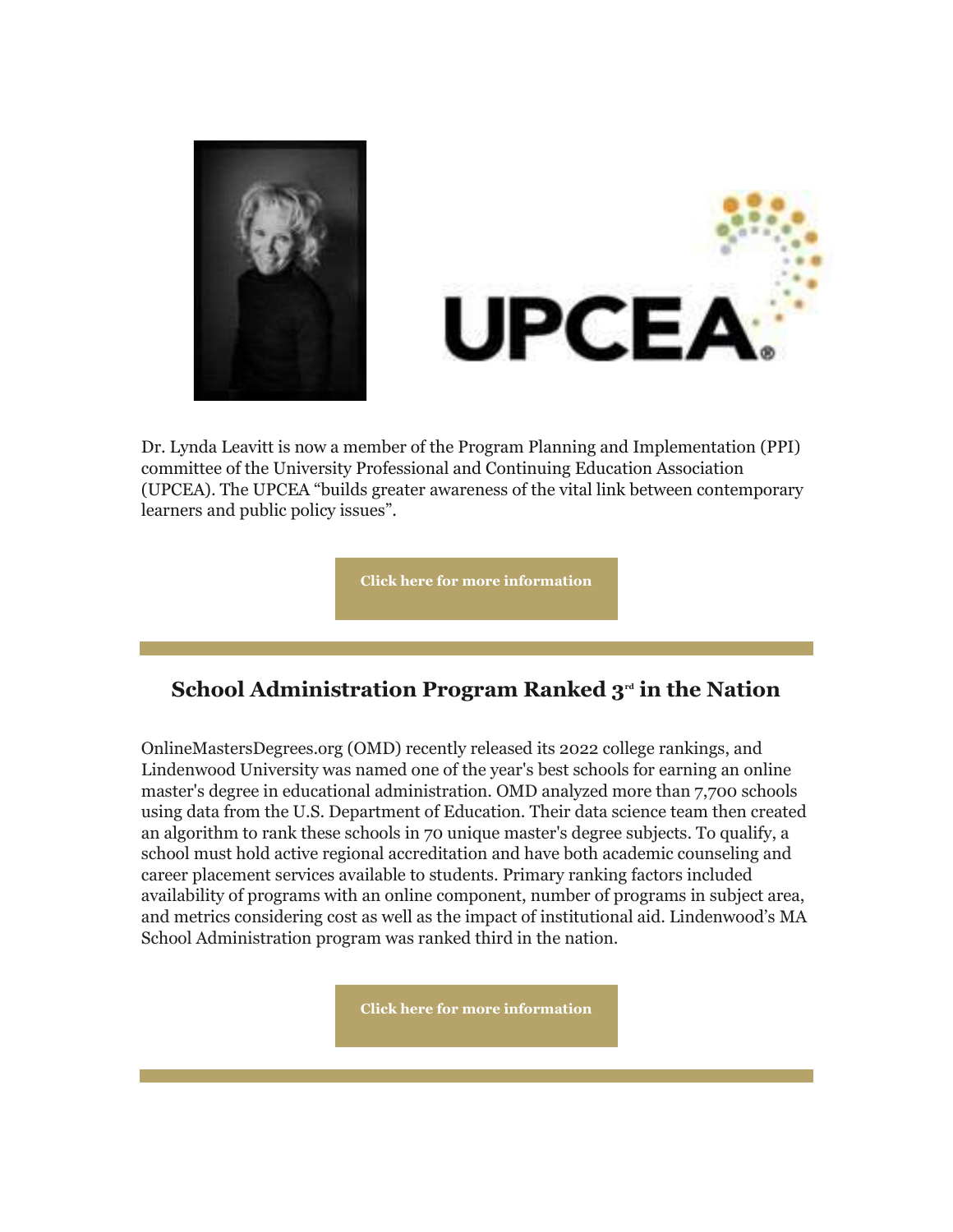## **Dr. Carr-Winston Accepts Position at Washington University**

![](_page_22_Picture_1.jpeg)

Dr. Melodie Carr Winston, 2018 EdD graduate, accepted a position as an Expedited Review Specialist for the Institutional Review Board at Washington University. Dr. Carr-Winston begins her new position on April 1. Congratulations Dr. Carr-Winston!

## **Students Successfully Complete Doctoral Dissertation Defenses**

Several students recently completed successful defenses of their doctoral dissertations, earning their Doctorate in Education.

**Vivian Denise Johnson** defended her dissertation titled "An Investigation of Single-Sex Classrooms in an Urban, Public School Ninth Grade Academy." Her dissertation chair was Dr. Graham Weir. ABSTRACT: The American education system is continually in pursuit of equity, mirroring our nation's pursuit of equity for citizens and non-citizens in all areas of life, liberty and the pursuit of happiness. A person's sex has always been a consideration within the confines of the American educational system. The question as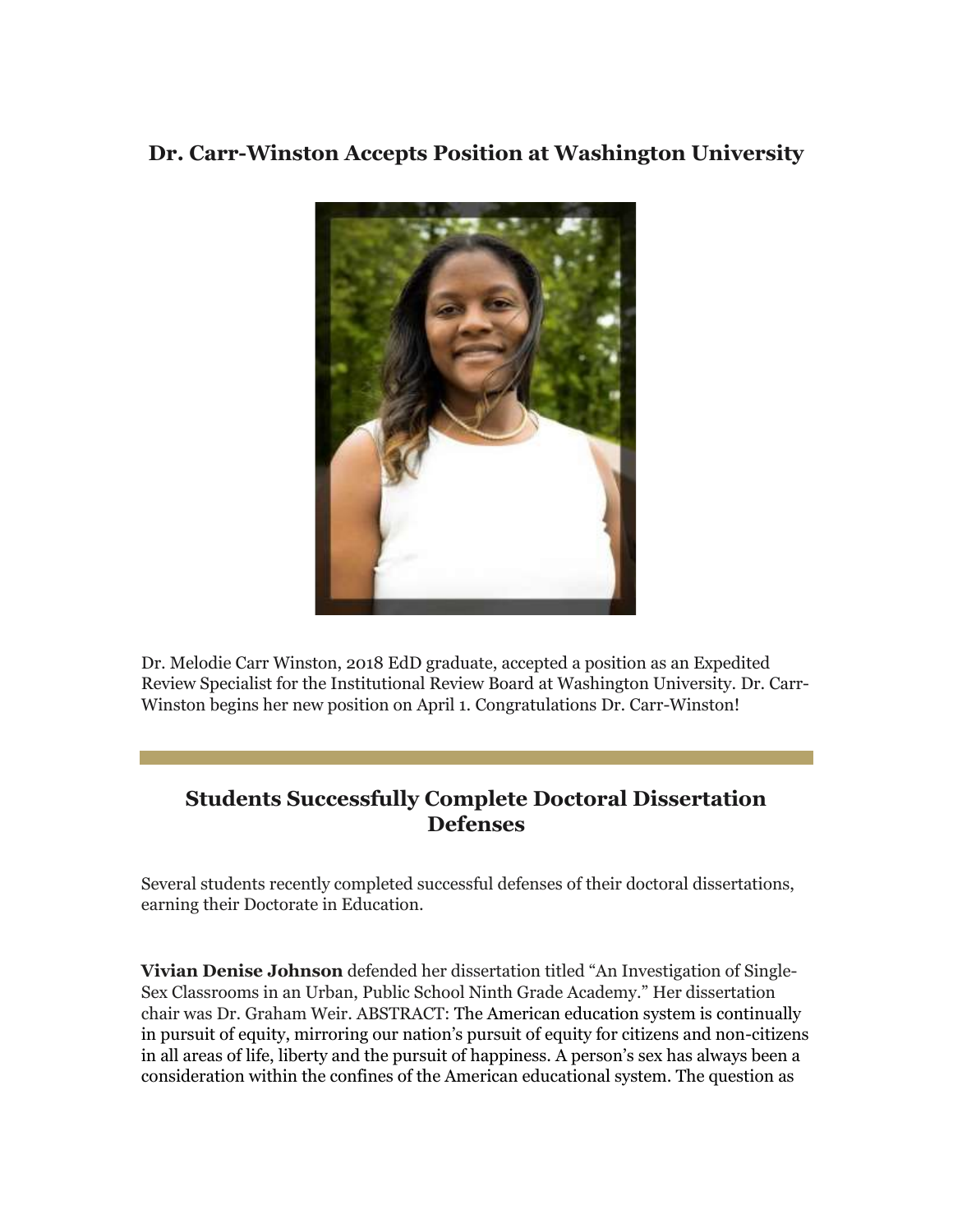to whether or not separating the sexes is advantageous for boys and girls to give them the opportunity to excel academically in the classroom learning environment is worth serious contemplation. This study proved that separation creates a more focused environment for both boys and girls to academically improve, but there must be a buy-in and commitment from all stakeholders. Separating sexes for the sake of separating without the vision, the purpose, or the fidelity of following the educational philosophy behind the process of the model, will not thrive.

**Betty W. Fagan** defended her dissertation titled "Correlation of Personal Finance Class and Credit Scores." Her dissertation chair was Dr. Bob Steffes. ABSTRACT: The number of people struggling with personal finance and credit scores has become a concern. It is for this reason that this study scrutinized the possible influence of one factor on the other. This study evaluated the correlation between personal finance and financial literacy, using a sample of 15 to 30 high-school students and teachers. The study collected data through interviews and surveys. The data collected were used to formulate the correlation between the course's success and competency in money management and other financial matters. The significance of the study reiterates the importance of personal finance as a factor influencing adults' financial literacy.

**Jennifer Lauren Gabrian** defended her dissertation titled "A Mixed-Methods Exploration Study on Trauma-Informed Practices Used to Dismantle the School-to-Prison Pipeline in Public and Private Schools in the City of St. Louis." Her dissertation chair was Dr. Robyne Elder. ABSTRACT: Since the release of the Missouri Model for Trauma-Informed Schools approved by the Department of Elementary and Secondary Education (DESE) in 2019, school leaders were given the opportunity to start the process of meeting the emotional and fundamental needs of students. With the effects of trauma reaching all diverse groups of race, gender, economic status, and community surroundings, there is an increased need to use the education system to reach students emotionally. Due to the recent pandemic, trauma has reached everyone across the world. Other traumas that children in the community have faced include incarceration, abuse, and neglect. In Saint Louis, where this study took place, poverty is higher than that of the national and state averages. This mixed-methods study examined how different types of schools and roles within education systems used trauma-informed practices and how participants believe these practices can dismantle the ongoing effects of the Schoolto-Prison Pipeline. Through interviews and surveys, the researcher examined various types of questions to reflect how public, private, and charter schools and teachers, administrators, and support staff understand and implement these practices. The survey and interview addressed the definition of trauma, if and how participants use traumainformed practices, as well as their discipline methods. The researcher used the survey to differentiate between administration and staff, public, charter, and private school employees, and those who identify as trauma-informed and those who do not identify as trauma-informed. Data analysis found there is no difference in their level of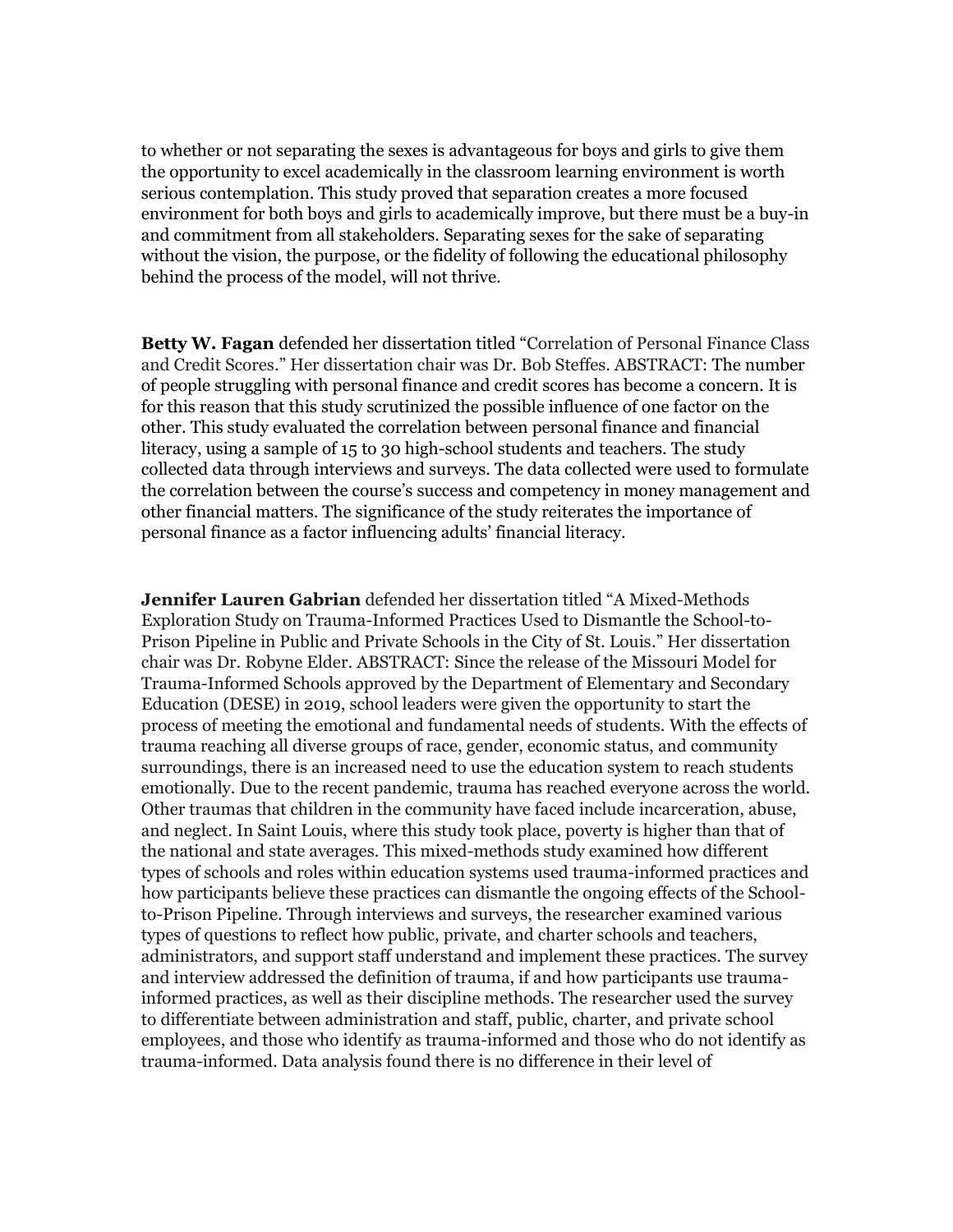understanding as it pertains to trauma-informed practices. However, there was a significant difference in how participants enforce them and how fair and consistently they address students' social and emotional needs. The researcher recommends that school leaders work together to create consistency and accountability for their staff and students.

**Elizabeth A. Grana** defended her dissertation titled "An Examination of Culturally Responsive Teaching Practices and the Preparation of the Pre-Service Teacher." Her dissertation chair was Dr. Roger "Mitch" Nasser. ABSTRACT: Diversity in classrooms across the United States continues to grow. In order to evaluate teacher education programs and explore how they prepare pre-service teachers with culturally responsive teaching practices, the researcher conducted a mixed-methods study. After analyzing teacher education programs through course syllabi, conducting interviews with administrators and curriculum leaders from the college of education, and surveying preservice teachers the researcher gave a descriptive analysis of the findings. The study further examined culturally responsive teaching practices and the preparation of preservice teachers from the perspective of administrators and curriculum leaders in the college of education. The findings of the study revealed more similarities than differences in the teacher education programs. Furthermore, the study discovered that most administrators, curriculum experts, and pre-service teachers favored early exposure to diverse field experiences, texts, and materials to aid in the deeper understanding of culturally responsive teaching practices. The researcher proposes explicitly teaching and measuring culturally responsive teaching practices within the teacher education program to ensure a culturally responsive teaching pedagogy is the standard in future classrooms.

**Melvin L. Steele** defended his dissertation titled "An Analysis of Success Center Directors' Perceptions Concerning College Remedial Education Programs." Her dissertation chair was Dr. Kathy Grover. ABSTRACT: Success Centers are a component of community colleges that prepare students who need additional foundational coursework to proceed to college-level credit classes. In this study, the perceptions of Success Center Directors concerning their programs were explored through the lens of adult learning theory as advanced by Knowles and Lindeman using an online survey. Five research questions were investigated, which dealt with the services provided by Success Centers at community colleges, services that directors wanted to add, the credentials of those working in Success Centers, the impact of Success Centers on their stakeholders, and contingency plans used during unforeseen events such as the SARS-CoV-2 pandemic. An analysis of observations from the summation of survey responses indicated that directors do not perceive that their students have much success in completing college-level coursework to obtain a certificate or an associate's degree and, in many cases, to successfully complete remedial programs. Traditional classrooms and tutoring were the preferred course delivery methods, and Success Centers were often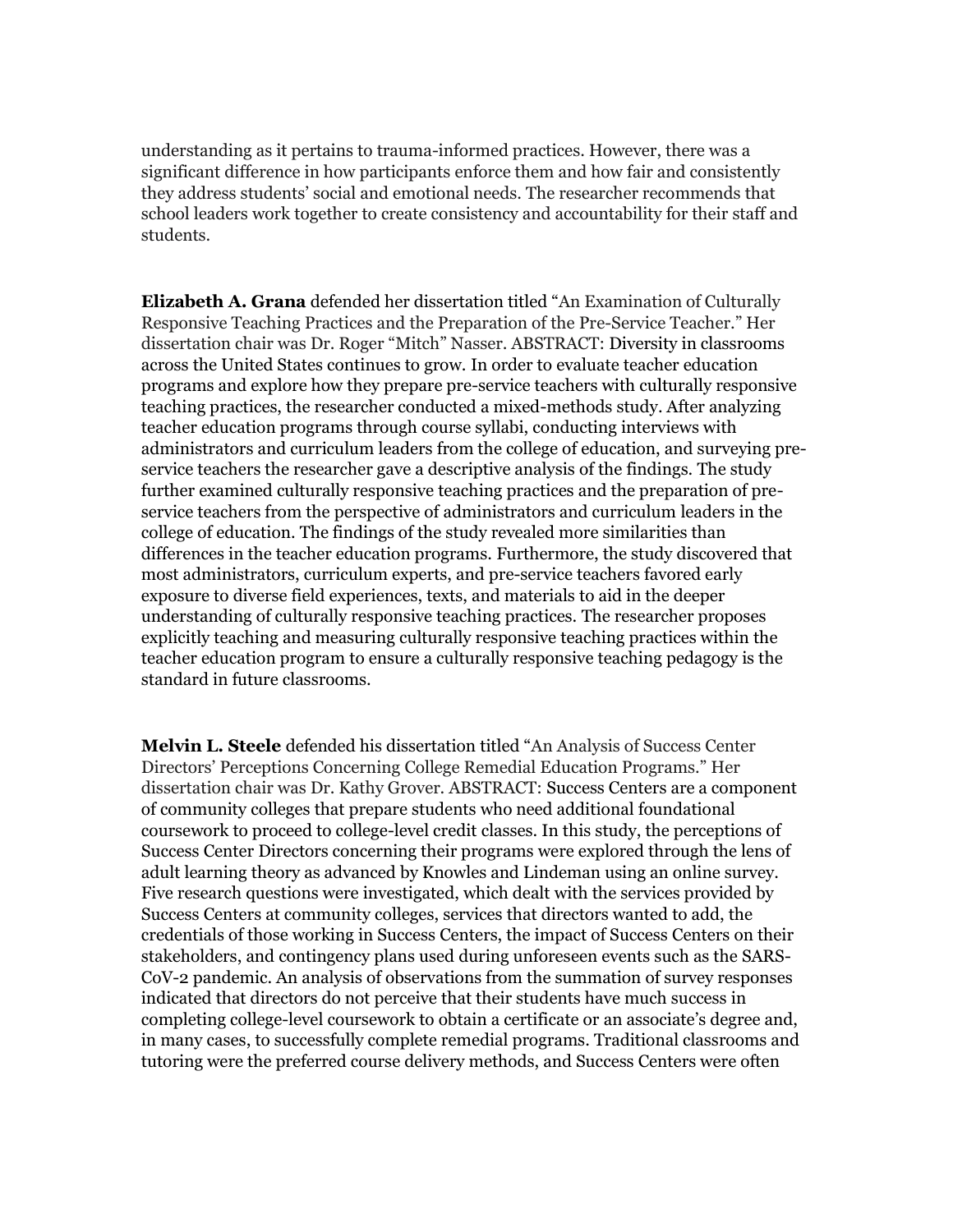located in or near the community college library or within the English Department. Lack of student improvement was perceived to be due to a lack of effort by the student or life circumstances. Further study of the perceptions of Success Center Directors is recommended.

**Christina Scrivner Huse** defended her dissertation titled "A Quantitative Study Examining Intentional Teaching of Social Emotional Skills." Her dissertation chair was Dr. Robyn Elder. ABSTRACT: In a world where children are likely to experience earlylife trauma, relationships matter, and trust is a key in forming healthy working relationships. It is important that educational leaders, and other stakeholders, explore what works best to help children overcome trauma and become resilient and productive adults. This study examined the relationship between social, emotional, and behavioral skills of students entering kindergarten who have been intentionally taught skills needed for resiliency by highly trained teachers, as incorporated into everyday activities, and students without this opportunity. The teachers who intentionally taught social/emotional skills to preschool- age children were trained in Conscious Discipline, a comprehensive classroom management program and a social-emotional curriculum based on current brain research, child development information, and developmentally appropriate practices. The study's main sample consisted of 126 students with identified delay(s) and an Individualized Education Program (IEP), who attended a preschool where these skills were intentionally taught, 71 neurotypical students who attended the same preschool, and a random sample of 70 students who did not attend the same preschool. Data analysis indicated that children who have an opportunity to attend an early childhood program with teachers trained to implement a science-backed and research-based curriculum designed to teach strategies for improving self-regulation, resiliency, and peer interaction skills may not score statistically higher in all areas than their peer counterparts who have not attended such a program. However, there is enough evidence to indicate the benefit of attendance in such a program as overall scores generally reflected positive outcomes. The information indicated children who were intentionally taught how to deal with stress, whether that be traumatic stress caused by abuse or family dysfunction, or day-to-day stressors, will exhibit maladaptive behaviors to a lesser degree.

## **Spring Dissertation Help Sessions**

Dr. Nasser will offer dissertation help sessions this spring at the times/dates below. While we recommend attendees are either enrolled in or have completed Capstone I, all students are welcome.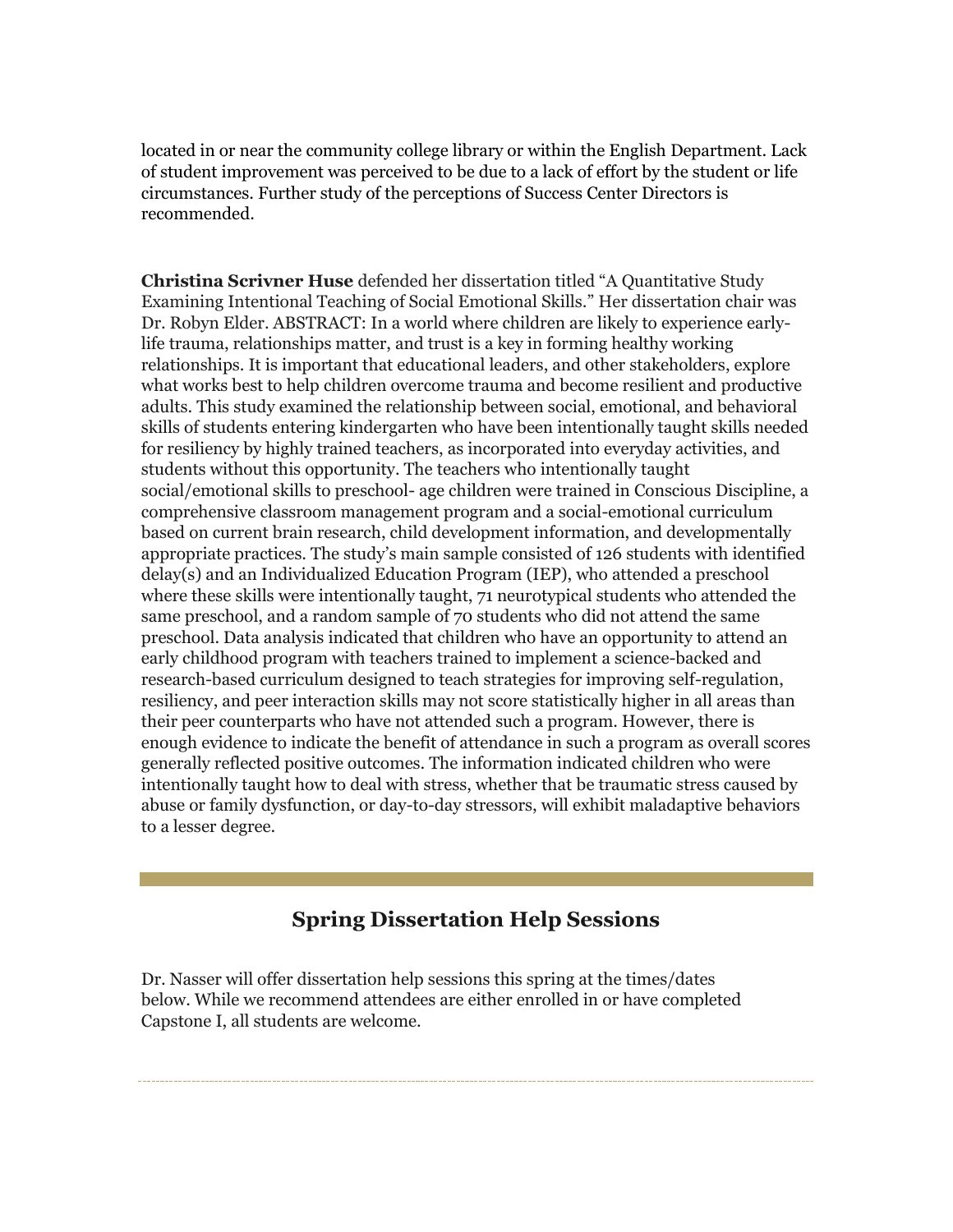**April 14th** | **6:00pm-7:00pm Meeting ID**: 929 8256 0250 **Passcode**: 0sd7Va

**[Click here to join meeting](https://nam04.safelinks.protection.outlook.com/?url=https%3A%2F%2Fr20.rs6.net%2Ftn.jsp%3Ff%3D001nmgsxHl_9cKfmMKPxKnJkRpIAU5akRah6Q2sXzOobZNJ3KxweKHhphEmwEmIHApFifPEGdj57HT-3w_ApxyamODc34l-FS0-WuZEZo2fOyNdrtvrFpEAQm51KoX3LGm55dmS8AdPcV_worbbSR4n8m22Uiz4JCD27voXrP23p-HPvWCUMvT8zc4DZSsL6fhu4tDHqPr0qPpokhCkrGHD-w%3D%3D%26c%3D6H_LL2UQnuSoAuNxe3OyfJzeA8bD1EDQAdyyxRt0eAko71iLousH8A%3D%3D%26ch%3DQcSa5L0ZoOLObwfP2xcmNvgdWcp8LkO3e81FGGTLf0kElWX8DabhQg%3D%3D&data=04%7C01%7Cphuffman%40lindenwood.edu%7C09c3b0849bb641a6b83e08da13f90749%7C3d72f08e540a4c68905d9e69c4d9c61e%7C1%7C0%7C637844257556976928%7CUnknown%7CTWFpbGZsb3d8eyJWIjoiMC4wLjAwMDAiLCJQIjoiV2luMzIiLCJBTiI6Ik1haWwiLCJXVCI6Mn0%3D%7C3000&sdata=vF6fmTSNsUmxQuieO1WsolQfI1nZlcYYJdN1t6CpbOk%3D&reserved=0)**

**May 10th | 6:00pm-7:00pm Special discussion**: "Setting Your Summer Plan" **Meeting ID**: 961 4912 1615 **Passcode**: zgr92C

**[Click here to join meeting](https://nam04.safelinks.protection.outlook.com/?url=https%3A%2F%2Fr20.rs6.net%2Ftn.jsp%3Ff%3D001nmgsxHl_9cKfmMKPxKnJkRpIAU5akRah6Q2sXzOobZNJ3KxweKHhphEmwEmIHApFr2TUTLAXVixOKKTg-RqBznVSg8pVpP3X_x2CD_Q2MkEaMHR0pLaIIvYKzryiqTQqDHYj7izdU-ZUmZufZM1ThNj1HZl2c5Q-Pmng6Xum56fJZVJsMBEw2nrDRicGQceQGko4NYzvAu7FJR6aJlmf_A%3D%3D%26c%3D6H_LL2UQnuSoAuNxe3OyfJzeA8bD1EDQAdyyxRt0eAko71iLousH8A%3D%3D%26ch%3DQcSa5L0ZoOLObwfP2xcmNvgdWcp8LkO3e81FGGTLf0kElWX8DabhQg%3D%3D&data=04%7C01%7Cphuffman%40lindenwood.edu%7C09c3b0849bb641a6b83e08da13f90749%7C3d72f08e540a4c68905d9e69c4d9c61e%7C1%7C0%7C637844257556976928%7CUnknown%7CTWFpbGZsb3d8eyJWIjoiMC4wLjAwMDAiLCJQIjoiV2luMzIiLCJBTiI6Ik1haWwiLCJXVCI6Mn0%3D%7C3000&sdata=KhBTbU3ceMfO6KyAKqzPeWdUqbZWDQfiU6I8qkoe12k%3D&reserved=0)**

## **Feed Your Mind Fridays! Professional Development Open to Faculty, Staff, Alumni, and Current Students**

Feed Your Mind Fridays are brief discussions on pressing issues in higher education. Each discussion begins with a presentation by a regional or national expert. A Q&A session follows each presentation. We welcome faculty, staff, current students and alumni to these important conversations! All presentations begin at 12:00 pm.

- April 8: Dr. Colleen Martinez, "Using principles of relational pedagogy for online course success in higher education."
- April 22: Dr. Debbie Bazarsky and Dr. Shaun Travers, "Core Competencies and Standards of Practice for the LGBTQIA+ Profession: Leading and Supporting Agents of Change on Your Campus"

**[Register Here!](https://nam04.safelinks.protection.outlook.com/?url=https%3A%2F%2Fr20.rs6.net%2Ftn.jsp%3Ff%3D001nmgsxHl_9cKfmMKPxKnJkRpIAU5akRah6Q2sXzOobZNJ3KxweKHhpoFEfQcwHzVZZRyKaHk8abVoYVzyy_dBbSDSMol8kHtesAb8kmYOYsa-v_WSPkx7sQsoKNP1nQFcpkHIrRKJm-ROTjyOxW3qYujTotvnef1H0Yy4T9ze7LgA9Ky6eyhYsw%3D%3D%26c%3D6H_LL2UQnuSoAuNxe3OyfJzeA8bD1EDQAdyyxRt0eAko71iLousH8A%3D%3D%26ch%3DQcSa5L0ZoOLObwfP2xcmNvgdWcp8LkO3e81FGGTLf0kElWX8DabhQg%3D%3D&data=04%7C01%7Cphuffman%40lindenwood.edu%7C09c3b0849bb641a6b83e08da13f90749%7C3d72f08e540a4c68905d9e69c4d9c61e%7C1%7C0%7C637844257556976928%7CUnknown%7CTWFpbGZsb3d8eyJWIjoiMC4wLjAwMDAiLCJQIjoiV2luMzIiLCJBTiI6Ik1haWwiLCJXVCI6Mn0%3D%7C3000&sdata=ytvzsrHYNAWkB7ln3V1IZBRkN%2FIMmQzoBaLuodHtsjI%3D&reserved=0)**

## **Human Services**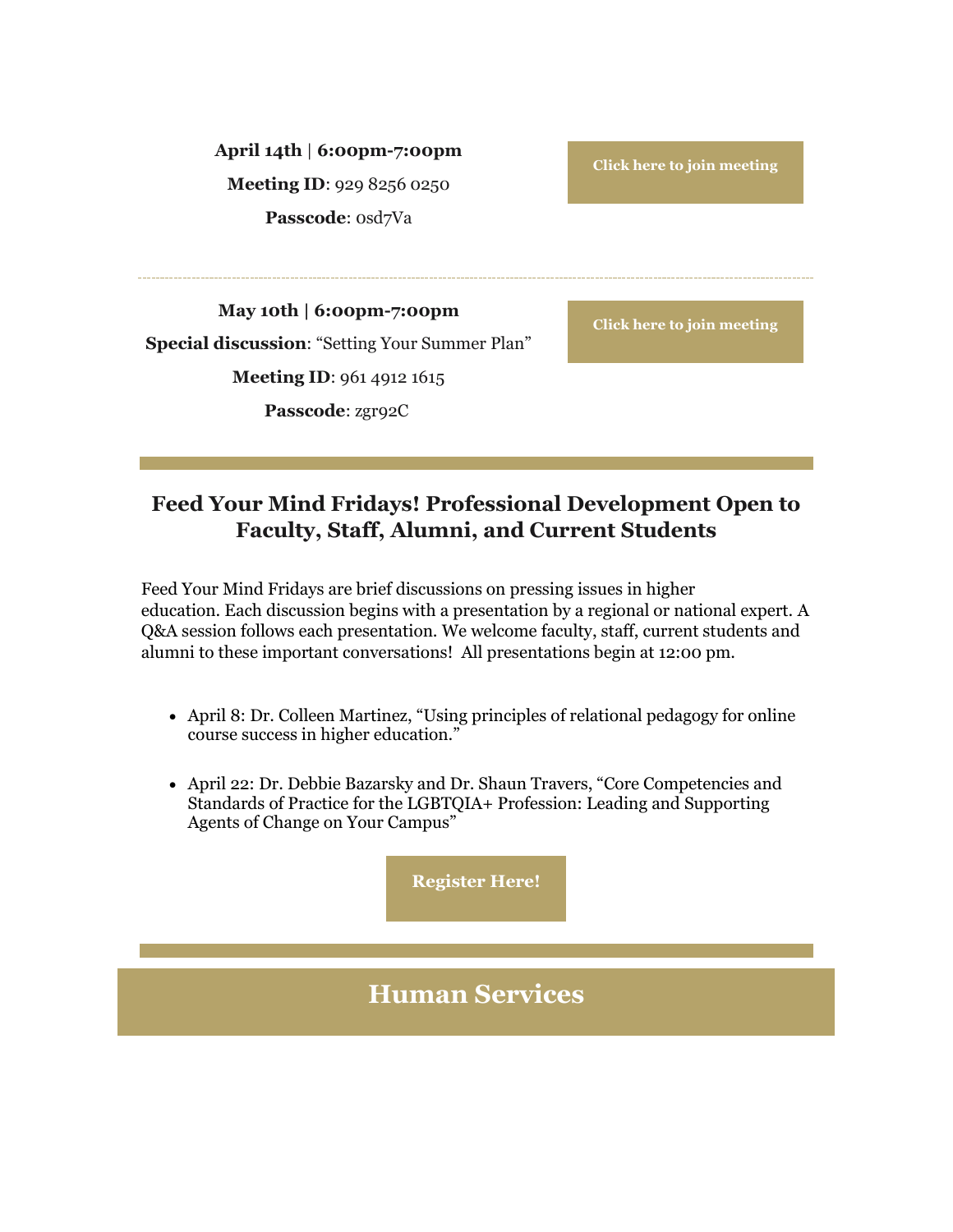## **Social Work**

## **Council on Social Work Education Reaffirms the BSW Program**

![](_page_27_Picture_2.jpeg)

The Council on Social Work Education (CSWE) has reaffirmed the Lindenwood Bachelor of Social Work (BSW) program through February 2029. Having been fully accredited since 2005, the BSW program has to be reaffirmed every 8 years to retain accreditation status. After submitting a

thorough self-study, completing a virtual site visit, and a comprehensive review by the Commissioner on Accreditation, the program has been assessed to meet the stringent core competencies and accreditation standards expected of this national accrediting body. Congratulations to all social work program constituents involved—faculty, adjuncts, social work students, advisory board members, practicum supervisors, COEHS administrators, and Lindenwood leadership.

## **Clinical Mental Health Counseling**

**New Publication from Dr. Freedle and Her Students**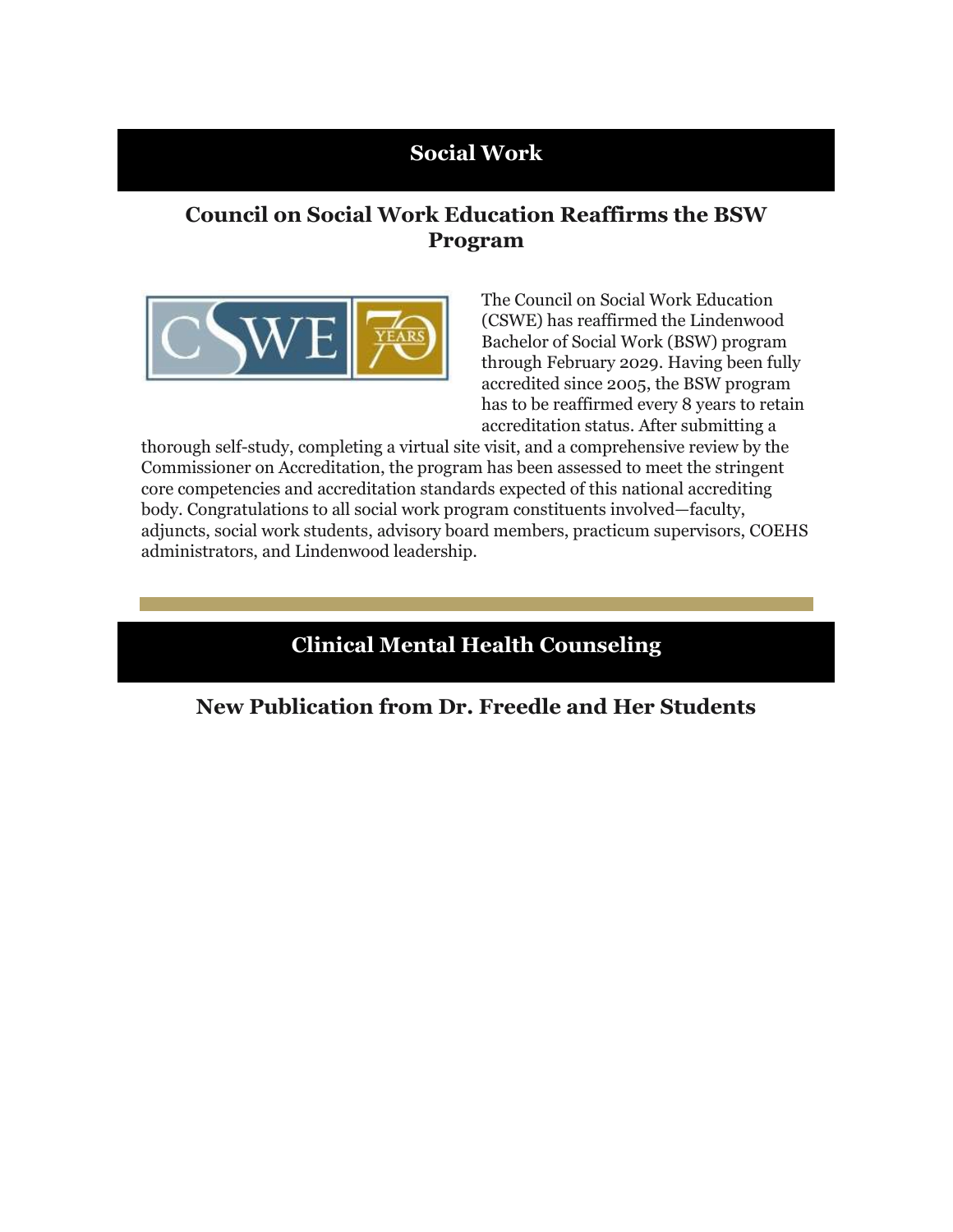![](_page_28_Picture_0.jpeg)

Work by Dr. Freedle and two counseling students, Dishika Iyer and Maria Miller has recently been published in the Journal of Loss and Trauma. The paper is entitled "The Impact of the COVID-19 Pandemic on Women's Adjustment Following Pregnancy Loss" and discusses how the pandemic has exacerbated women's feelings of grief, trauma, depression, and anxiety. This work contributes to mental health professionals' understanding of the unique needs of women who have experienced miscarriage, stillbirth, or termination of pregnancy.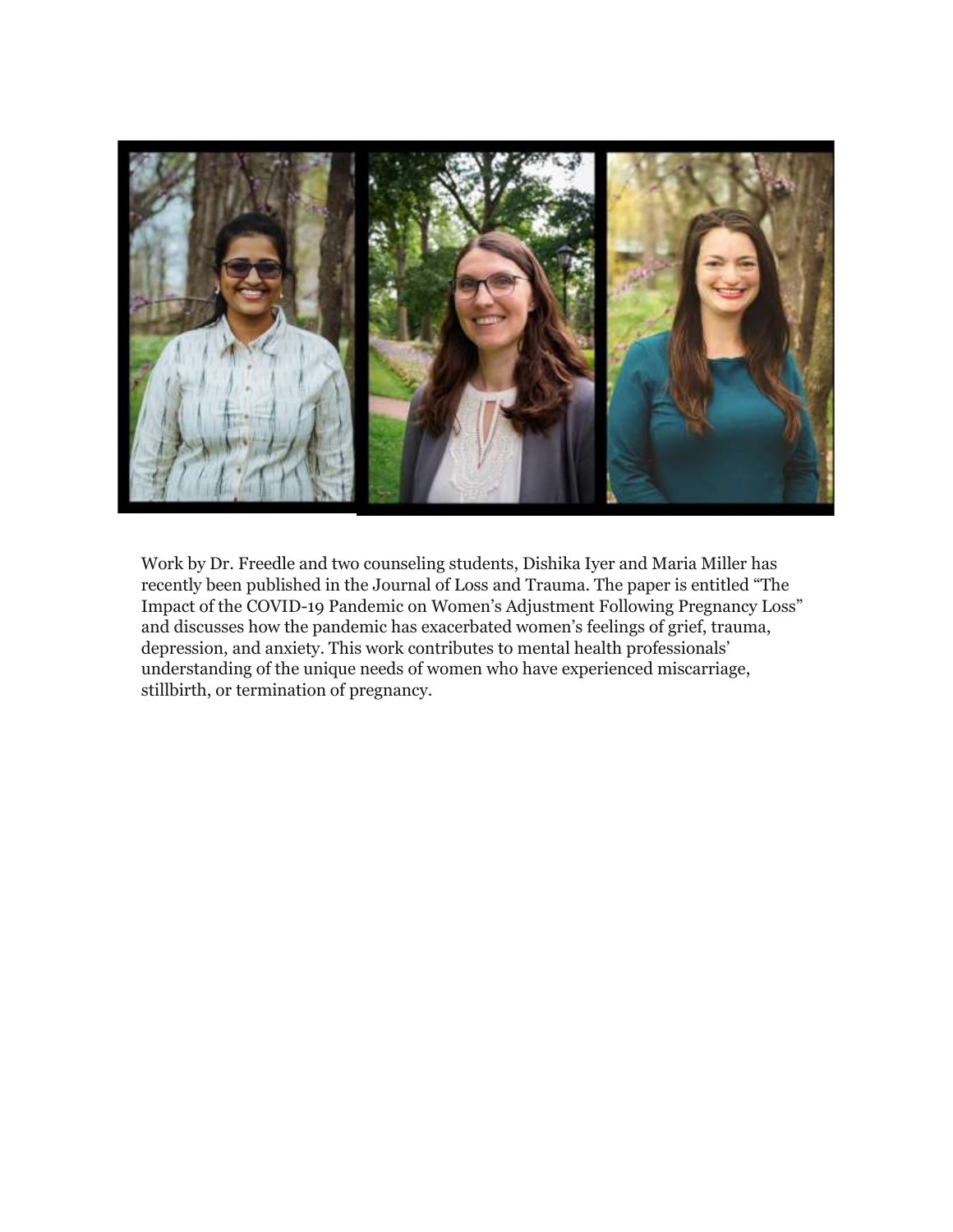![](_page_29_Picture_0.jpeg)

## **The Impact of the COVID-19 Pandemic on Women's...**

Abstract There are a variety of constraints to accessing social support following pregnancy loss that can negatively impact women. Being able to seek and receive needed social support following pregnancy loss may be further complicated by the...

**[Read more](https://nam04.safelinks.protection.outlook.com/?url=https%3A%2F%2Fr20.rs6.net%2Ftn.jsp%3Ff%3D001nmgsxHl_9cKfmMKPxKnJkRpIAU5akRah6Q2sXzOobZNJ3KxweKHhpnRxW66fyHwgS1nZN_ao5i_wYr_kLXBFaBmLi6LKkmsFSQhdt4RZYVNkfkzGuNTh4ndiy1Dkxz4NInGHYSlEOzZeb1REaoeAK6cSuXzCv9t3V0d_Ia1IQa1n7RT11zrR2Y8XweVjgVJ4mqyv6SlfPsXugw5kS7TgPA%3D%3D%26c%3D6H_LL2UQnuSoAuNxe3OyfJzeA8bD1EDQAdyyxRt0eAko71iLousH8A%3D%3D%26ch%3DQcSa5L0ZoOLObwfP2xcmNvgdWcp8LkO3e81FGGTLf0kElWX8DabhQg%3D%3D&data=04%7C01%7Cphuffman%40lindenwood.edu%7C09c3b0849bb641a6b83e08da13f90749%7C3d72f08e540a4c68905d9e69c4d9c61e%7C1%7C0%7C637844257556976928%7CUnknown%7CTWFpbGZsb3d8eyJWIjoiMC4wLjAwMDAiLCJQIjoiV2luMzIiLCJBTiI6Ik1haWwiLCJXVCI6Mn0%3D%7C3000&sdata=daJ4amIvLYULN9U2F8w%2BeT%2Fqarg3gzemLOH0hnkkJ%2BE%3D&reserved=0)** www.tandfonline.com

## **COEHS Economic Education Center**

## **\$200 Stipends Available to 35 Educators**

Don't miss the **Fundamentals of Environmental Economics Workshop** on Saturday, May 14, 8:30 a.m.-3:00 p.m. This informative and interactive workshop for K-16 educators will familiarize you with the economic approach to analyze environmental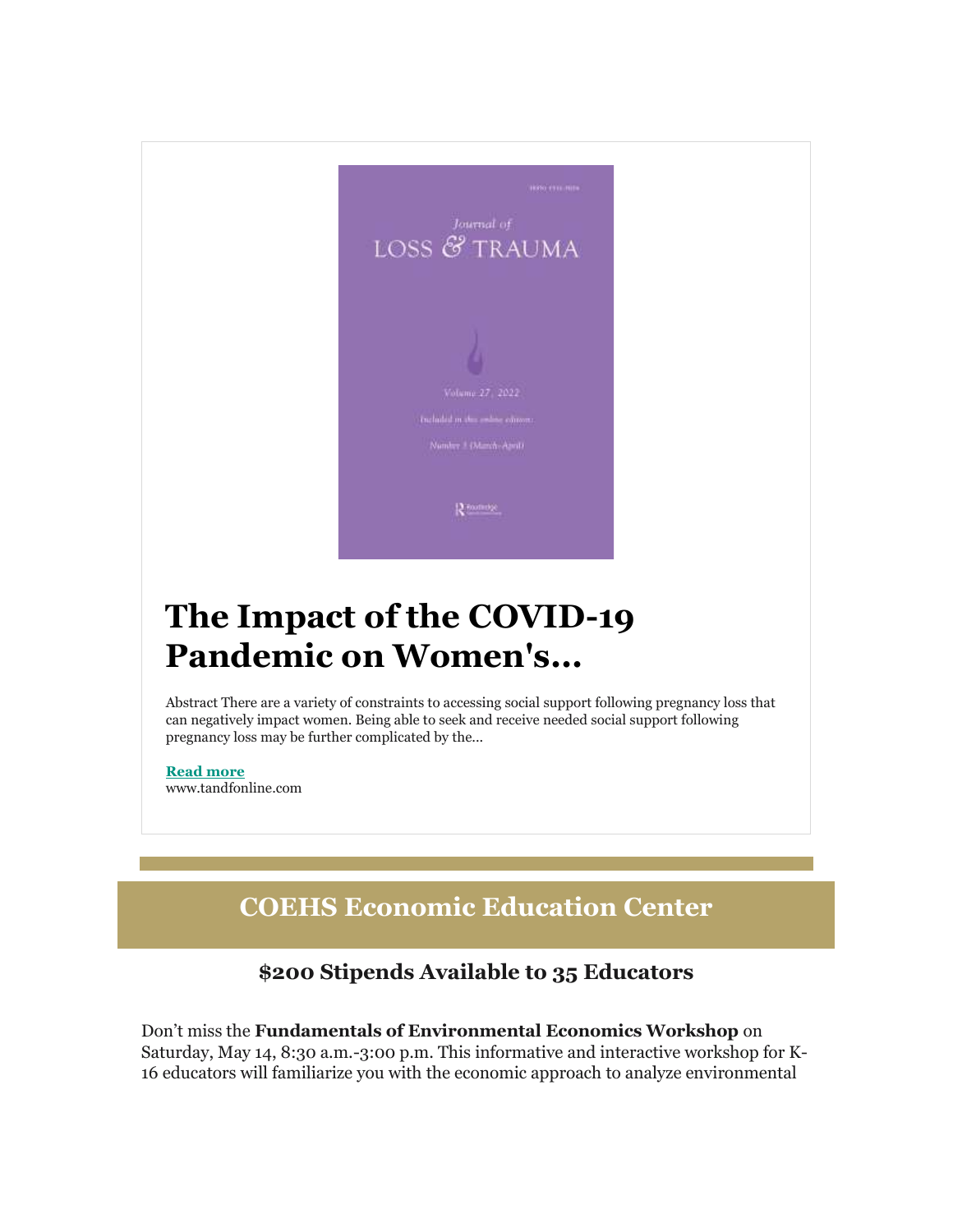policies and issues in modern society. It will offer innovative and inquiry-based activities that bring economics into classrooms to empower students to examine environmental issues across disciplines. No prior background in economics or environmental issues is required.

#### **WHO SHOULD ATTEND**

 K-16 educators, including teachers, curriculum specialists, administrators, faculty, and education students

#### **INCENTIVES**

- \$200 stipend available to first 35 educators who complete the entire workshop
- Free copy of *Common Sense Economics* and other resources

#### **BENEFITS**

- Free (including lunch)
- Five hours of professional development
- $\bullet$  Option to earn one hour of graduate credit (\$75 cost) through the College of Education and Human Services
- Networking with other educators

If you have any questions,

Email Grant Black at **[gblack@lindenwood.edu](mailto:gblack@lindenwood.edu)**

**[Click Here to Register](https://nam04.safelinks.protection.outlook.com/?url=https%3A%2F%2Fr20.rs6.net%2Ftn.jsp%3Ff%3D001nmgsxHl_9cKfmMKPxKnJkRpIAU5akRah6Q2sXzOobZNJ3KxweKHhpnRxW66fyHwgMYEEk68Mp2ip9ZLK5aCCT-5f7R5vrU0uxiFxHyG6n2VbbpGf2OuGismZ-edHXjC5HvRcUrLWDh01G-5CwVitgg%3D%3D%26c%3D6H_LL2UQnuSoAuNxe3OyfJzeA8bD1EDQAdyyxRt0eAko71iLousH8A%3D%3D%26ch%3DQcSa5L0ZoOLObwfP2xcmNvgdWcp8LkO3e81FGGTLf0kElWX8DabhQg%3D%3D&data=04%7C01%7Cphuffman%40lindenwood.edu%7C09c3b0849bb641a6b83e08da13f90749%7C3d72f08e540a4c68905d9e69c4d9c61e%7C1%7C0%7C637844257556976928%7CUnknown%7CTWFpbGZsb3d8eyJWIjoiMC4wLjAwMDAiLCJQIjoiV2luMzIiLCJBTiI6Ik1haWwiLCJXVCI6Mn0%3D%7C3000&sdata=bJpkPTF0T9%2BFYKE5N%2BdJF5I4rVjQwqOsAPHcI1HWHCU%3D&reserved=0)**

This workshop is brought to you by Lindenwood's Economic Education Center is partnership with the Foundation for Teaching Economics and the American Institute for Economic Research.

#### **Money Smart Kids Essay Contest**

![](_page_30_Picture_16.jpeg)

The Economic Education Center is proud to partner with the St. Louis Regional Financial Empowerment Coalition to offer the 2022 Money Smart Kids Essay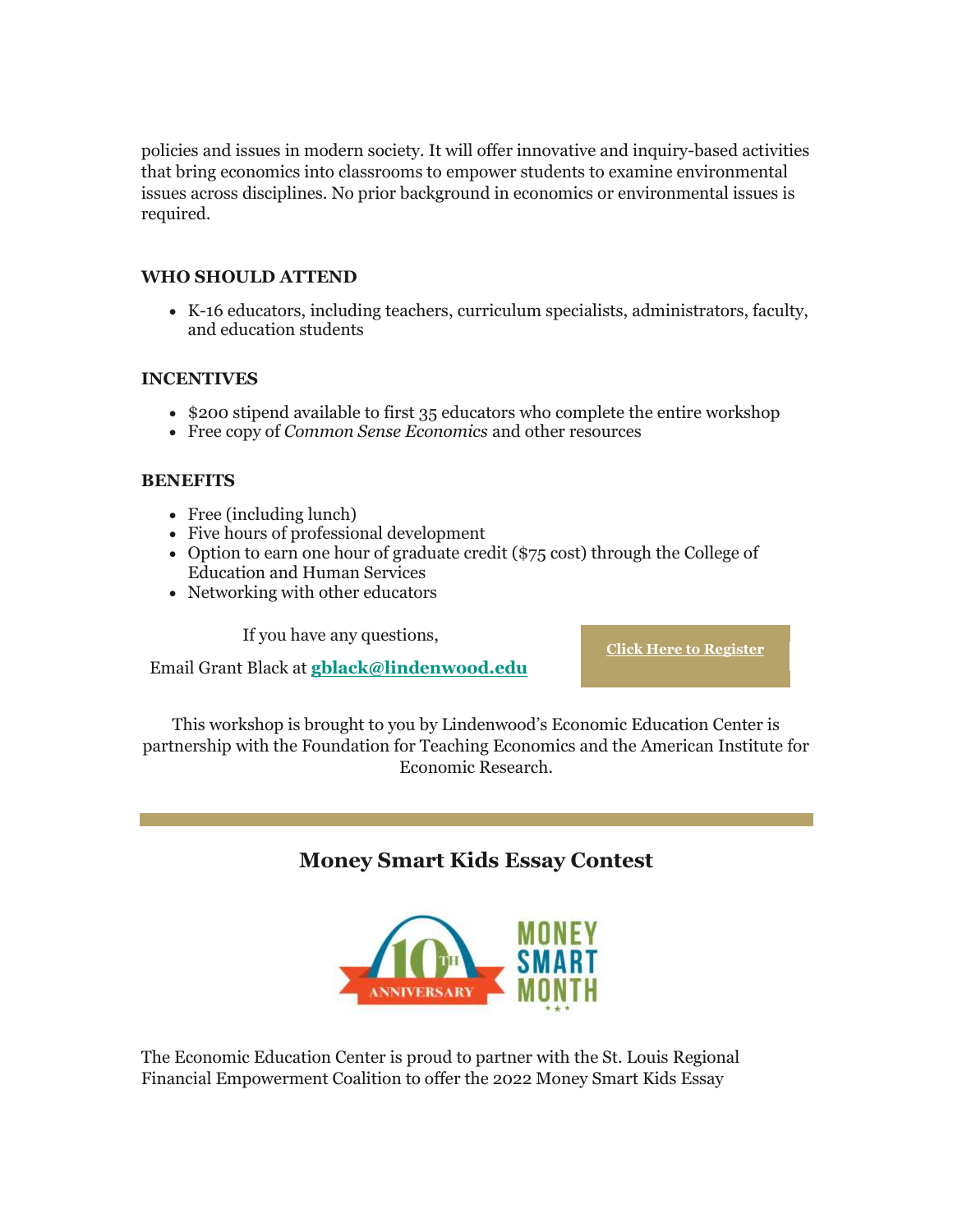Contest. The contest is an annual event for students in grades 6-8. Students use their creativity, communication skills, and money-management knowledge to respond to a contest question in a short essay. Classroom teachers are encouraged to use this as a classroom activity. Three finalists will be awarded scholarships made possible by the sponsors of Money Smart Month. *The top finalist will be selected as the 2022 Money Smart Kid, win a \$2,000 award and be featured in "On the Money" magazine.* The second-place student will be awarded a \$1,000 prize and the third-place student will receive a \$500 award. The three finalists can select a non-profit sponsor, such as a classroom or community organization, to receive an additional \$500 award to help fund classroom supplies and activities. The contest is open to 6-8 students in the metro St. Louis area.

Visit **[https://www.moneysmartstlouis.org/money-smart-kids/](https://nam04.safelinks.protection.outlook.com/?url=https%3A%2F%2Fr20.rs6.net%2Ftn.jsp%3Ff%3D001nmgsxHl_9cKfmMKPxKnJkRpIAU5akRah6Q2sXzOobZNJ3KxweKHhpqqB15decQwe5_jHiW7jjNUpdOl6VtM7_5FrTwCIbjuJVnkqPF5ksu7T2MhnwldLJha6HI77AZ_4CGt_nMBPScmZfwQUBo0dEW6EqsfTiKnYoXhWThCCSBJfGUoI-Ncxew%3D%3D%26c%3D6H_LL2UQnuSoAuNxe3OyfJzeA8bD1EDQAdyyxRt0eAko71iLousH8A%3D%3D%26ch%3DQcSa5L0ZoOLObwfP2xcmNvgdWcp8LkO3e81FGGTLf0kElWX8DabhQg%3D%3D&data=04%7C01%7Cphuffman%40lindenwood.edu%7C09c3b0849bb641a6b83e08da13f90749%7C3d72f08e540a4c68905d9e69c4d9c61e%7C1%7C0%7C637844257556976928%7CUnknown%7CTWFpbGZsb3d8eyJWIjoiMC4wLjAwMDAiLCJQIjoiV2luMzIiLCJBTiI6Ik1haWwiLCJXVCI6Mn0%3D%7C3000&sdata=XMxWnCYKgC0DPqDUthNvBUvr%2By3K6gId70kTvlSKNaw%3D&reserved=0)** for information on this year's contest.

All submissions must be received by 5 p.m. on April 15, 2022. The contest is part of the 2022 Money Smart Month, an annual initiative that offers free financial education classes and activities to help families learn more about personal finance.

Find more about all the offerings at **[www.MoneySmartStLouis.org](https://nam04.safelinks.protection.outlook.com/?url=https%3A%2F%2Fr20.rs6.net%2Ftn.jsp%3Ff%3D001nmgsxHl_9cKfmMKPxKnJkRpIAU5akRah6Q2sXzOobZNJ3KxweKHhpqqB15decQweAVaxrxuYgGFY7iFF-uB-cptpuXkEeXt-D3vlkWMh477ExFXTvLC6UNEgI_8z019-9K4npgt3GqQcdIpuEBZ7LnlhvgmJjoub%26c%3D6H_LL2UQnuSoAuNxe3OyfJzeA8bD1EDQAdyyxRt0eAko71iLousH8A%3D%3D%26ch%3DQcSa5L0ZoOLObwfP2xcmNvgdWcp8LkO3e81FGGTLf0kElWX8DabhQg%3D%3D&data=04%7C01%7Cphuffman%40lindenwood.edu%7C09c3b0849bb641a6b83e08da13f90749%7C3d72f08e540a4c68905d9e69c4d9c61e%7C1%7C0%7C637844257556976928%7CUnknown%7CTWFpbGZsb3d8eyJWIjoiMC4wLjAwMDAiLCJQIjoiV2luMzIiLCJBTiI6Ik1haWwiLCJXVCI6Mn0%3D%7C3000&sdata=HeMoOo7avozUdCcS9lZk3YziFQg2mMQLvaYGoJYI0kA%3D&reserved=0)**.

## **Get Ready for Get Money Smart at Lindenwood**

![](_page_31_Picture_5.jpeg)

The annual Get Money Smart @ Lindenwood program will take place in April 2022. The program is designed to combat financial illiteracy and is open to Lindenwood students, faculty, staff, and alumni, as well as the public. Get Money Smart @ Lindenwood provides unique opportunities to learn relevant and practical financial information and skills, empowering individuals to make sound choices that lead to financial stability and security. The program features four FREE events in April 2022 to coincide with National Financial Literacy Month and Money Smart Month St. Louis. Every Tuesday in April from 6pm to 7pm dynamic speakers will discuss practical

personal finance issues and strategies. For convenience, events will take place both virtually via Zoom and in person at Lindenwood.